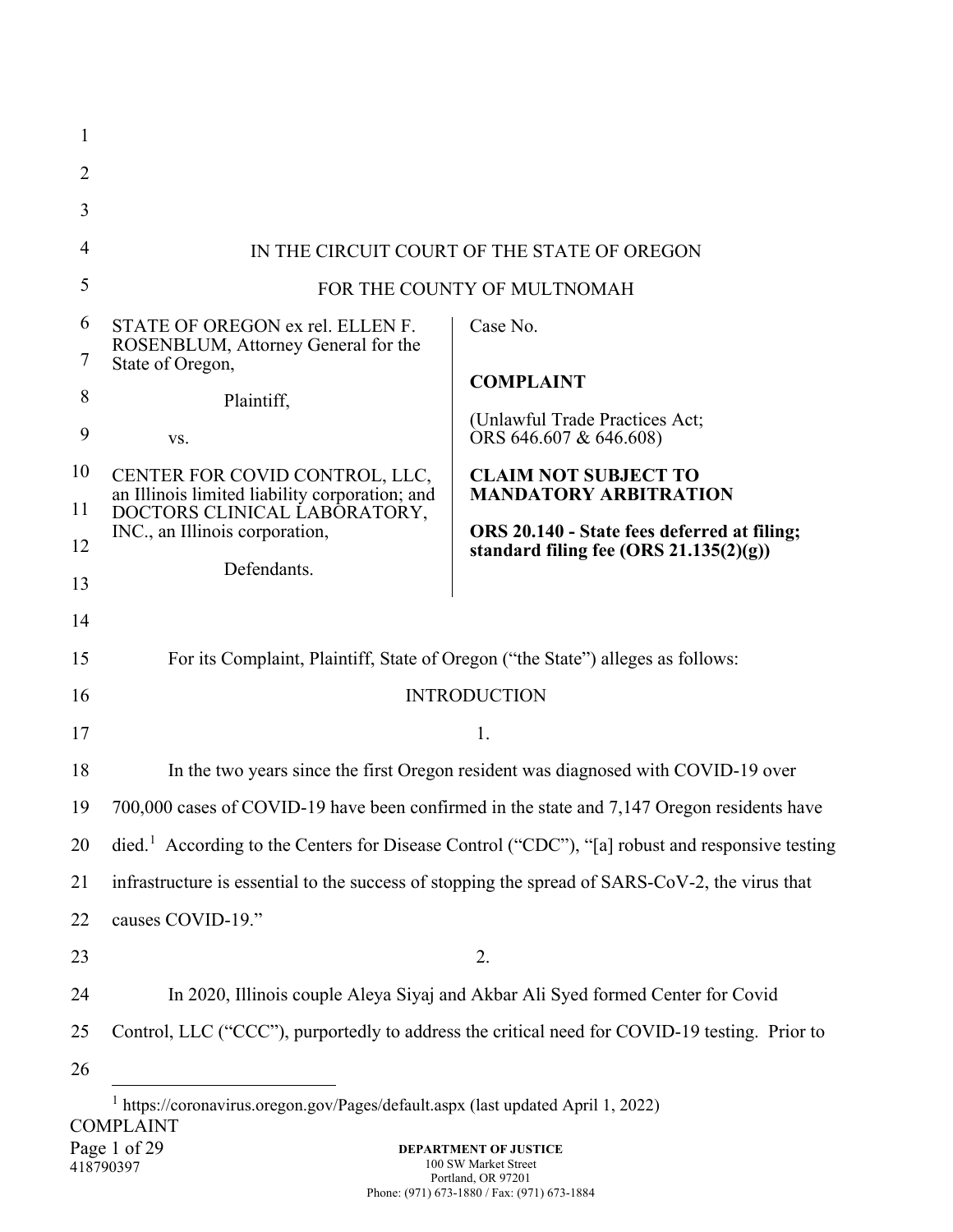| $\mathbf{1}$ | forming CCC, Syed and Siyaj ran an axe throwing lounge and a photography studio. Syed and         |
|--------------|---------------------------------------------------------------------------------------------------|
| 2            | Siyaj had no experience in the medical field or medical testing.                                  |
| 3            | 3.                                                                                                |
| 4            | CCC partnered with Doctors Clinical Laboratory ("DCL") in Illinois to perform PCR                 |
| 5            | testing and to submit reimbursement requests to the federal government and insurance              |
| 6            | companies.                                                                                        |
| 7            | 4.                                                                                                |
| 8            | CCC and DCL advertised accurate PCR test results within 24 to 72 hours. The accuracy              |
| 9            | and timeliness of the test results were material facts that influenced patients to choose         |
| 10           | Defendants' testing service. In a statement, the company acknowledged that: "Beyond               |
| 11           | vaccination, regular testing is the primary vehicle to help contain the virus. Corporations,      |
| 12           | schools, travelers, families and many in our communities rely on accurate, timely testing results |
| 13           | from CCC."                                                                                        |
|              |                                                                                                   |
| 14           | 5.                                                                                                |
| 15           | In the fall of 2021, Defendants rapidly expanded their number of test sites nationwide.           |
| 16           | CCC started as a single test site located in Siyaj's former axe throwing lounge. In less than a   |
| 17           | year, CCC and DCL opened approximately 300 test sites across the United States, including 5       |
| 18           | sites in Oregon. CCC became "one of the largest testing center operators in the country."         |
| 19           | Despite pushing to expand their test center footprint, however, Defendants did not expand its     |
| 20           | testing capabilities or staffing to be able to support the expanded operations.                   |
| 21           | 6.                                                                                                |
| 22           | In or around late 2021, the number of PCR specimens sent to CCC and DCL for testing               |
| 23           | increased ten-fold, from 8,000 to 85,000 per day. Defendants lacked the capacity to properly      |
| 24           | store and timely process the thousands of test specimens they were receiving each day.            |
| 25           | 111                                                                                               |

COMPLAINT Page 2 of 29 418790397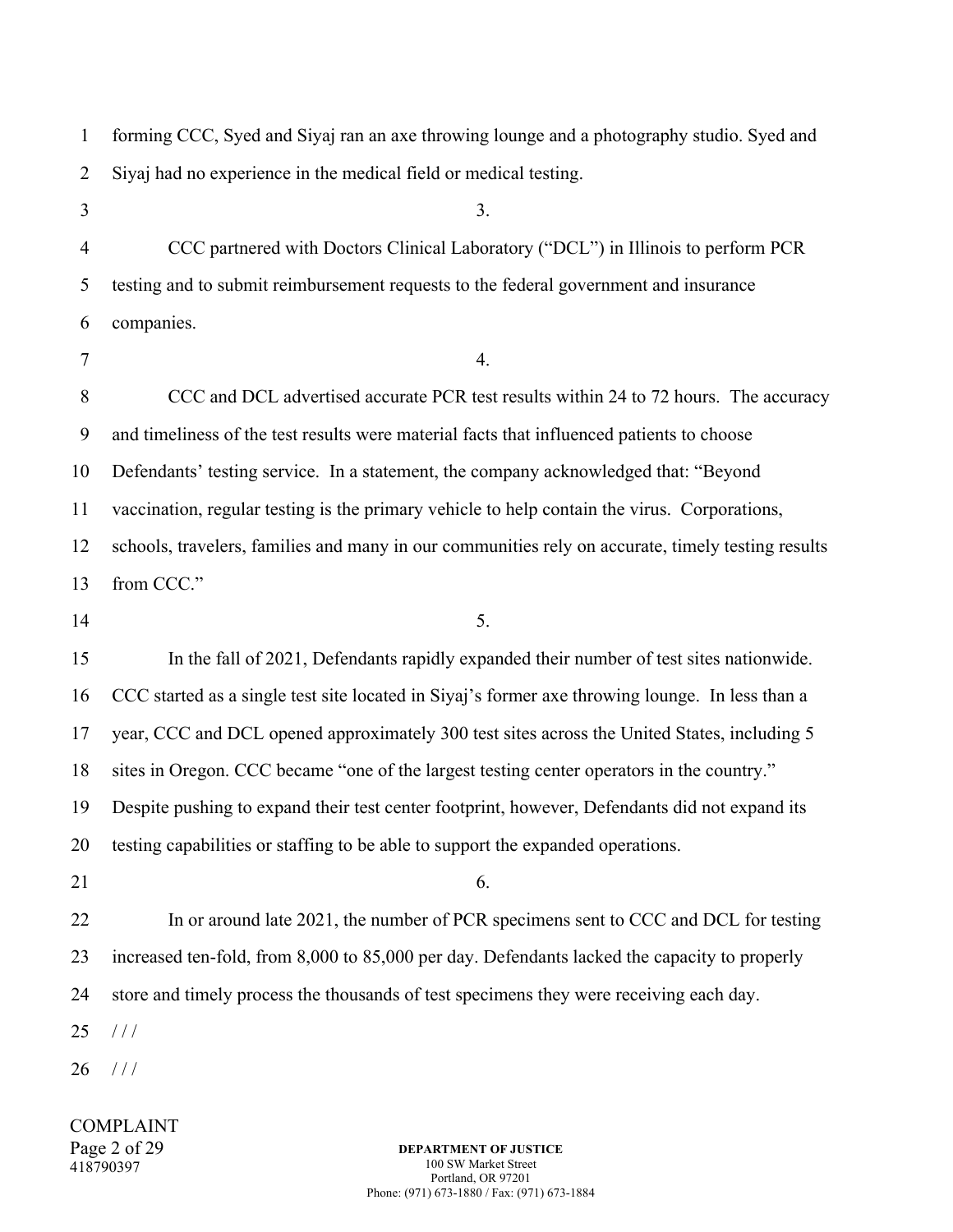1

2 3 4 5 6 7 Instead of pausing collections or increasing testing capacity to meet demand, Defendants continued to funnel the millions of dollars received from the federal government for testing to the companies' owners. Syed posted pictures of the couple's purchases on social media, including a \$1,360,000 mansion and multiple luxury cars worth millions, including a sky blue Lamborghini, a red Lamborghini Countach, a Tesla Model Y, and a Ferrari Enzo, which, on information and belief, Syed purchased for \$3.7 million.

8

## 8.

9 10 11 12 13 14 15 16 17 While raking in millions, Defendants were returning results of questionable accuracy to patients. Defendants neither did nor could properly store specimens prior to testing due to a lack of proper equipment. Moreover, Defendants failed to properly educate their employees on how to properly collect test specimens, and specimens were consistently tested in a manner inconsistent with the manufacturers' instructions, resulting in potentially inaccurate results. Thus, the tests did not have the characteristics, qualities, benefits, or uses that Defendants represented. Defendants violated Oregon's Unlawful Trade Practices Act ("UTPA") by advertising accurate COVID-19 testing while knowing that by failing to properly handle, store, and process the specimens, the results were of questionable validity.

18

9.

19 20 21 22 23 24 25 26 Defendants also advertised their ability to return test results in 24-72 hours, although due to testing backlogs that developed early and were never fully addressed, many test results were never delivered or were delivered far later than promised. By continuing to advertise timely test results, but delivering results too late to inform patients' decisions about returning to work or school, travel, or visiting family and friends, Defendants again misrepresented to consumers the qualities, benefits, and uses of their COVID-19 tests. Thus, Defendants' willfully and repeatedly violated the UTPA by falsely advertising that patients would receive their PCR test results in 24 / / /

COMPLAINT Page 3 of 29 418790397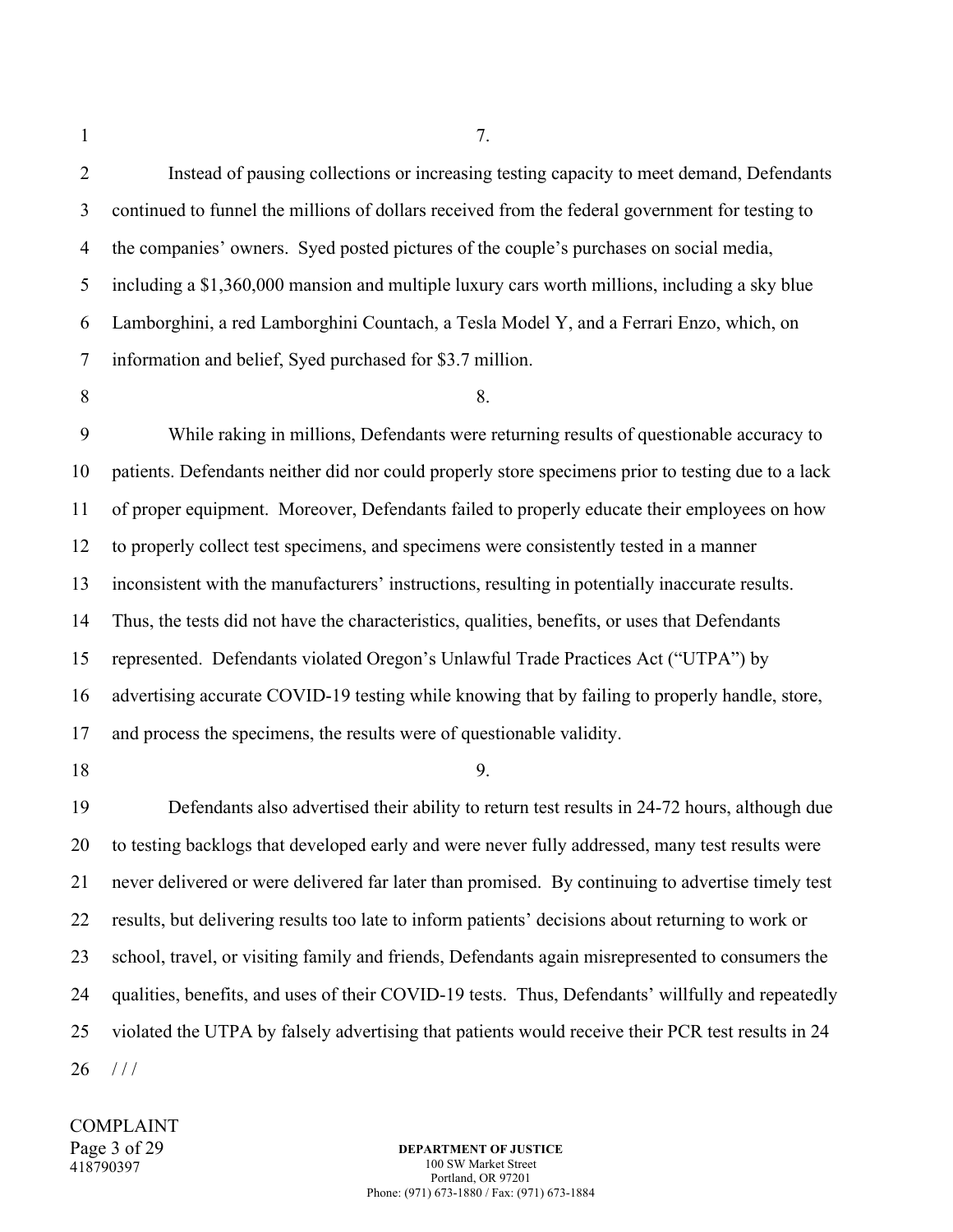2 3 4 5 6 7 8 9 10 11 12 13 14 15 16 17 18 19 20 21 22 23 24 25 time frame 10. The State brings this action to permanently enjoin Defendants from engaging in these unlawful trade practices, for restitution to patients that have suffered an ascertainable loss, for disgorgement of profits obtained from unlawful trade practices, and for civil penalties for each willful violation of the UTPA. PARTIES 11. Ellen F. Rosenblum is the Attorney General for the State of Oregon and, acting in her official capacity, brings this action pursuant to ORS 646.632. 12. CCC is an Illinois limited liability company registered to do business in Oregon as a foreign limited liability company. At all times material to this Complaint, CCC, through its agents, employees, representatives, and in concert with others, marketed, promoted, and provided PCR and rapid antigen COVID-19 testing to Oregon residents, including residents of Multnomah County. 13. DCL is an Illinois corporation that operates a CLIA-certified clinical laboratory in Rolling Meadows, Illinois. At all times material to this Complaint, DCL, through its agents, employees, representatives, and in concert with others, marketed, promoted, and provided PCR and rapid antigen COVID-19 testing to Oregon residents, including residents of Multnomah County.  $/ / /$  $1/1$ 

to 72 hours while knowing that their laboratory could not process all the tests it received in that

26  $//$ 

1

COMPLAINT Page 4 of 29 418790397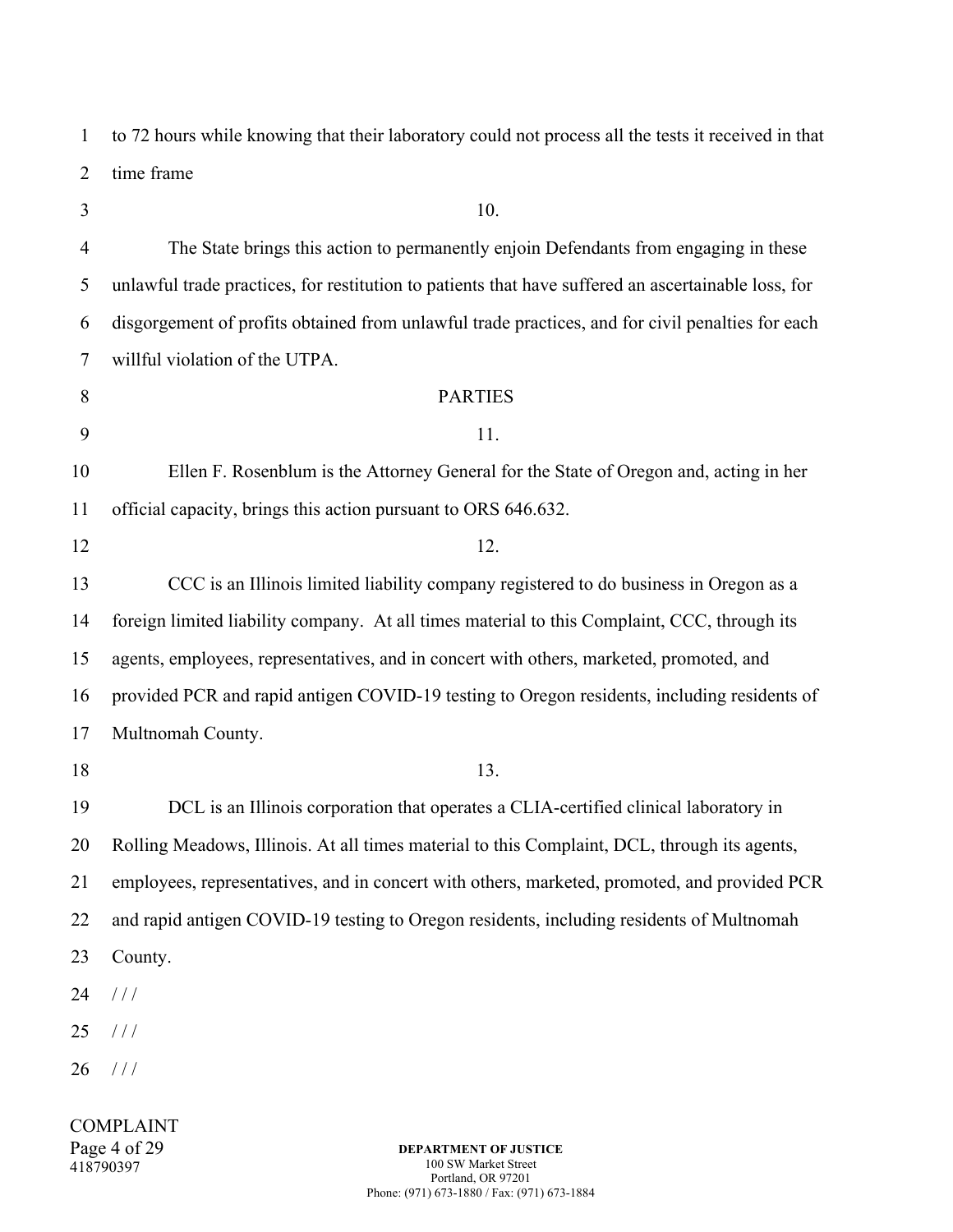| 1              | 14.                                                                                               |
|----------------|---------------------------------------------------------------------------------------------------|
| $\overline{2}$ | Each Defendant was served with a notice in writing that identified the alleged unlawful           |
| 3              | conduct and the relief the State would seek. No Defendant executed and delivered a satisfactory   |
| 4              | assurance of voluntary compliance as provided in ORS 646.632(2).                                  |
| 5              | <b>CORPORATE RELATIONSHIPS</b>                                                                    |
| 6              | 15.                                                                                               |
| 7              | CCC was formed by Syed and Siyaj in December 2020. CCC named Siyaj manager and                    |
| 8              | Syed referred to himself as the "founding father" of the company on his Facebook page. Syed       |
| 9              | and Siyaj co-owned CCC at all times material to this Complaint.                                   |
| 10             | 16.                                                                                               |
| 11             | DCL was formed in 2005, and operated by Mary Jane Aramburo, an MD with training                   |
| 12             | from the University of Chicago Medical Center. On information and belief, DCL's ownership         |
| 13             | changed in 2021. Mohammed Shujaddin ("Shujaddin") became DCL's registered agent in April          |
| 14             | 2021, and, in its July 2021, annual filing with the State of Illinois, represented himself as the |
| 15             | president, secretary, and director of the lab.                                                    |
| 16             | 17.                                                                                               |
| 17             | On information and belief, Syed and/or Siyaj acquired an ownership interest in DCL in             |
| 18             | 2021. In August 2021, Syed stated in a Tik Tok post: "I opened up a covid testing site than [sic] |
| 19             | bought the lab and now I have 65 sites."                                                          |
| 20             | 18.                                                                                               |
| 21             | CCC and DCL worked in concert to advertise and perform COVID testing. The                         |
| 22             | operations of DCL and CCC were intertwined such that with respect to PCR testing, from June       |
| 23             | 2021, on, neither could operate without the other.                                                |
| 24             | 19.                                                                                               |
| 25             | CCC employed personnel essential for the operation of DCL, including administrative               |
| 26             | staff responsible for entering patient information and labeling specimens, accounting staff, and  |
|                |                                                                                                   |

COMPLAINT Page 5 of 29 418790397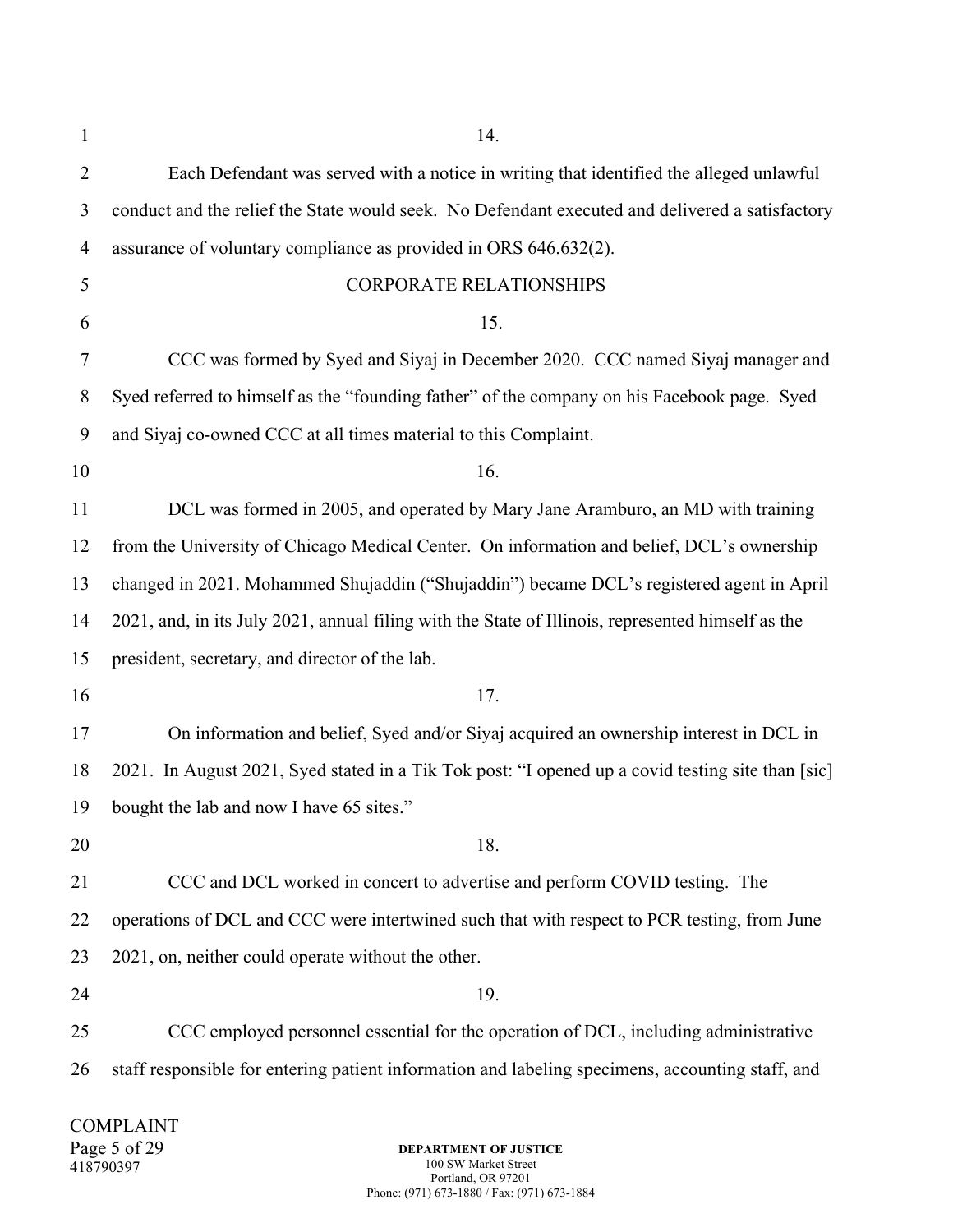| $\mathbf{1}$   | computer programmers to create DCL's website and manage patient data. CCC also handled          |
|----------------|-------------------------------------------------------------------------------------------------|
| $\overline{2}$ | DCL's customer service calls and provided marketing services for DCL. In exchange for these     |
| 3              | services, DCL remitted 37 percent of its collections to CCC.                                    |
| $\overline{4}$ | 20.                                                                                             |
| 5              | DCL operated the laboratory that performed PCR tests on specimens collected by CCC,             |
| 6              | including specimens collected in Oregon. DCL was responsible for releasing test results to      |
| 7              | patients using contact information collected by CCC. DCL also contracted with and oversaw a     |
| 8              | third-party billing company that submitted bills to insurance companies and the federal         |
| 9              | government for each PCR and rapid test performed.                                               |
| 10             | 21.                                                                                             |
| 11             | Externally, CCC and DCL did not hold themselves out as independent companies. CCC               |
| 12             | employees and test site operators drew no distinction between CCC and DCL. Employees            |
| 13             | believed Syed and Siyaj owned DCL. Laboratory technicians running PCR tests identified          |
| 14             | themselves as CCC employees. CCC purchased equipment necessary to store specimens and run       |
| 15             | PCR tests. Oregon site operators believed that DCL was merely what CCC called its lab.          |
| 16             | 22.                                                                                             |
| 17             | Starting in June 2021, CCC and DCL also shared office space at 1685 Winnetka Circle,            |
| 18             | Rolling Meadows, Illinois, which served as each company's principal place of business.          |
| 19             | THE ROLE OF TEST SITES                                                                          |
| 20             | 23.                                                                                             |
| 21             | As part of its agreement with DCL, CCC opened and managed test sites around the                 |
| 22             | country that collected specimens from patients and shipped them to Defendants' shared office in |
| 23             | Illinois for processing by CCC and subsequent PCR testing by DCL.                               |
| 24             | 111                                                                                             |
| 25             | 111                                                                                             |
| 26             | 111                                                                                             |
|                |                                                                                                 |

COMPLAINT Page 6 of 29 418790397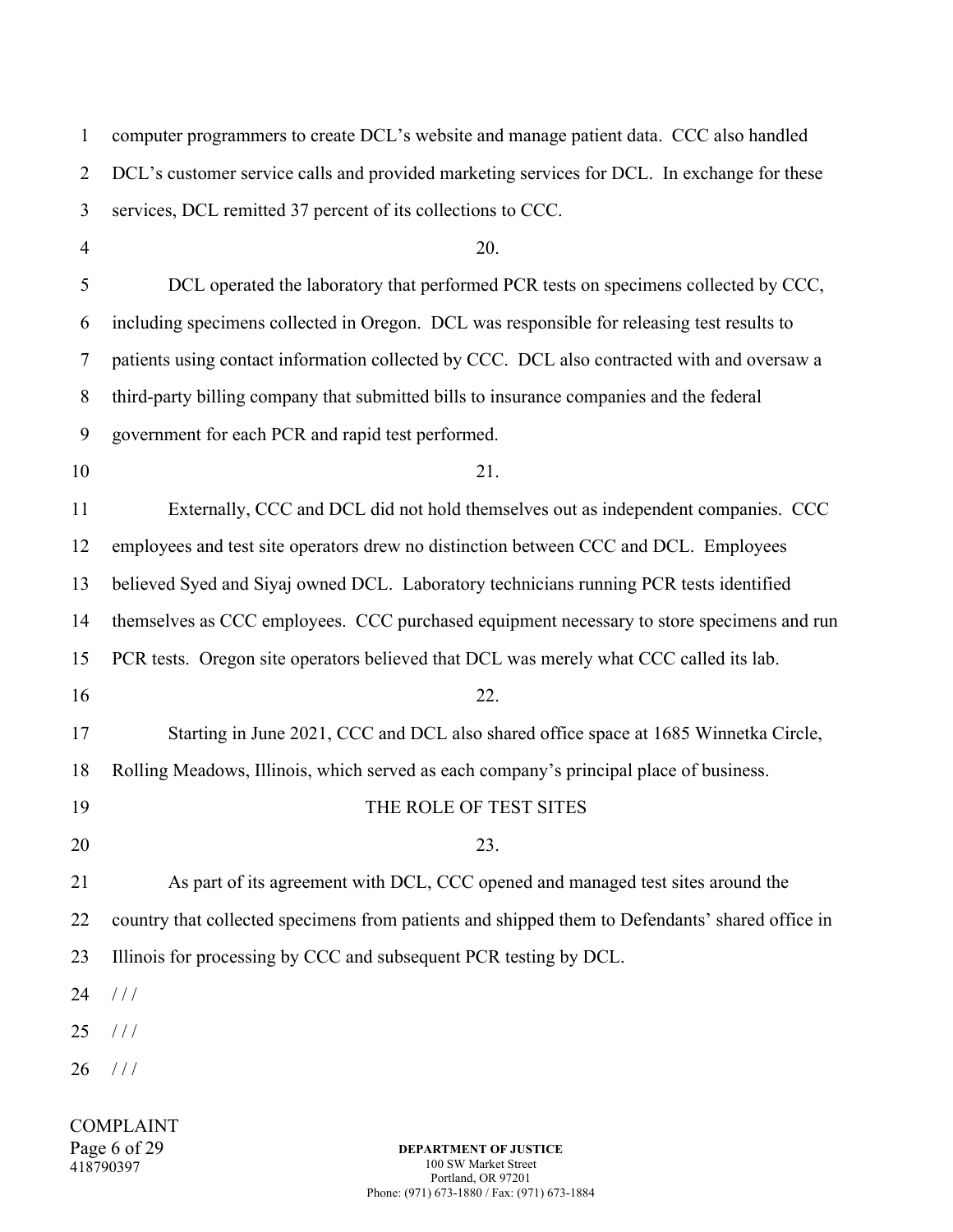| $\mathbf{1}$   | 24.                                                                                              |
|----------------|--------------------------------------------------------------------------------------------------|
| $\overline{2}$ | Among these sites were five test sites CCC operated in Portland, Tigard, and Salem,              |
| 3              | Oregon. CCC opened the first Oregon test site at Johnson Creek Market in Southeast Portland in   |
| 4              | late August or early September 2021                                                              |
| 5              | 25.                                                                                              |
| 6              | Each test site had a designated site operator. CCC gave each site operator a unique              |
| 7              | "@centerforcovidcontrol" email address.                                                          |
| 8              | 26.                                                                                              |
| 9              | To allow CCC to maintain control over the test sites, CCC was the named lessee on all            |
| 10             | leases for Oregon test sites.                                                                    |
| 11             | 27.                                                                                              |
| 12             | When a new site was opened, CCC provided the site operator a "starter kit" containing            |
| 13             | marketing items, including banners and yard signs, for public display at the site. The marketing |
| 14             | items prominently displayed CCC's name and logo.                                                 |
| 15             | 28.                                                                                              |
| 16             | CCC also provided supplies necessary to collect specimens for PCR testing, including             |
| 17             | swabs, biohazard bags, DCL-branded patient information cards, and shipping materials, rapid      |
| 18             | antigen tests, and personal protective equipment for test site employees to use.                 |
| 19             | 111                                                                                              |
|                | $20$ ///                                                                                         |
| 21             | 111                                                                                              |
| 22             | 111                                                                                              |
|                | $23$ ///                                                                                         |
| 24             | 111                                                                                              |
|                | $25$ ///                                                                                         |
| 26             | 111                                                                                              |
|                |                                                                                                  |

COMPLAINT Page 7 of 29 418790397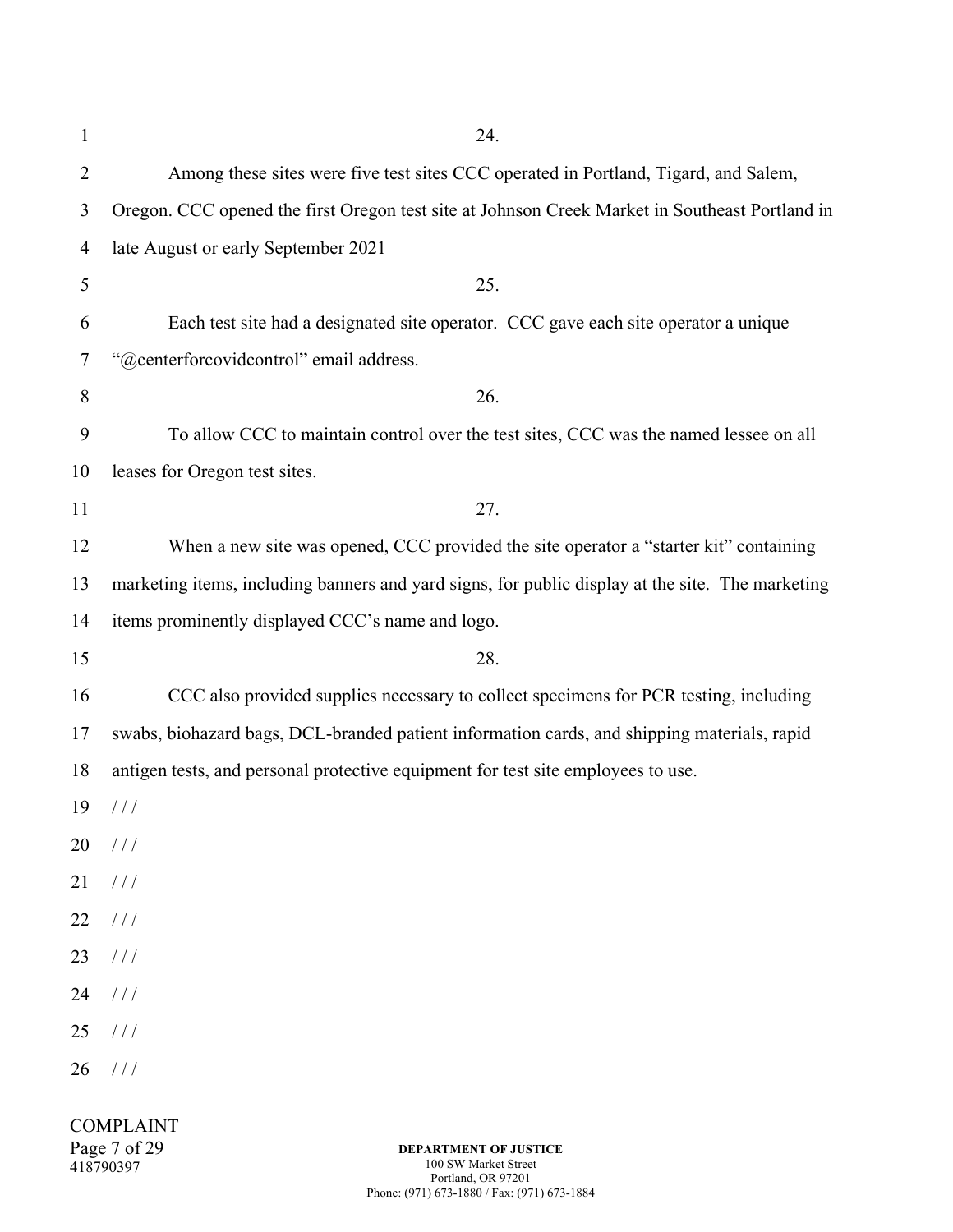1 29. 2 A sample starter kit is pictured: 3 4 5 **Center for Covid Control** 6 **FREE COVID-19 ING** 7 8 9 **NO APP** 10 11 12 13 30. 14 15 Site operators paid a fee to CCC for the supplies. In return, CCC paid site operators a 16 fixed rate for each test they collected or performed. 31. 17 18 CCC and DCL did not require site operators to have any experience with COVID testing 19 or in the medical industry generally. Instead, CCC and DCL were responsible for ensuring that 20 staff at the test sites had the appropriate education, training, certification, and experience needed 21 to perform their duties. 32. 22 23 Although CCC and DCL may have made available to site operators some basic 24 information about running a test site, on information and belief, the training materials, including 25 videos, did not include adequate instructions about how to handle or store tests as required by the 26 FDA's Emergency Use Authorization ("EUA") and test manufacturer instructions. On

COMPLAINT Page 8 of 29 418790397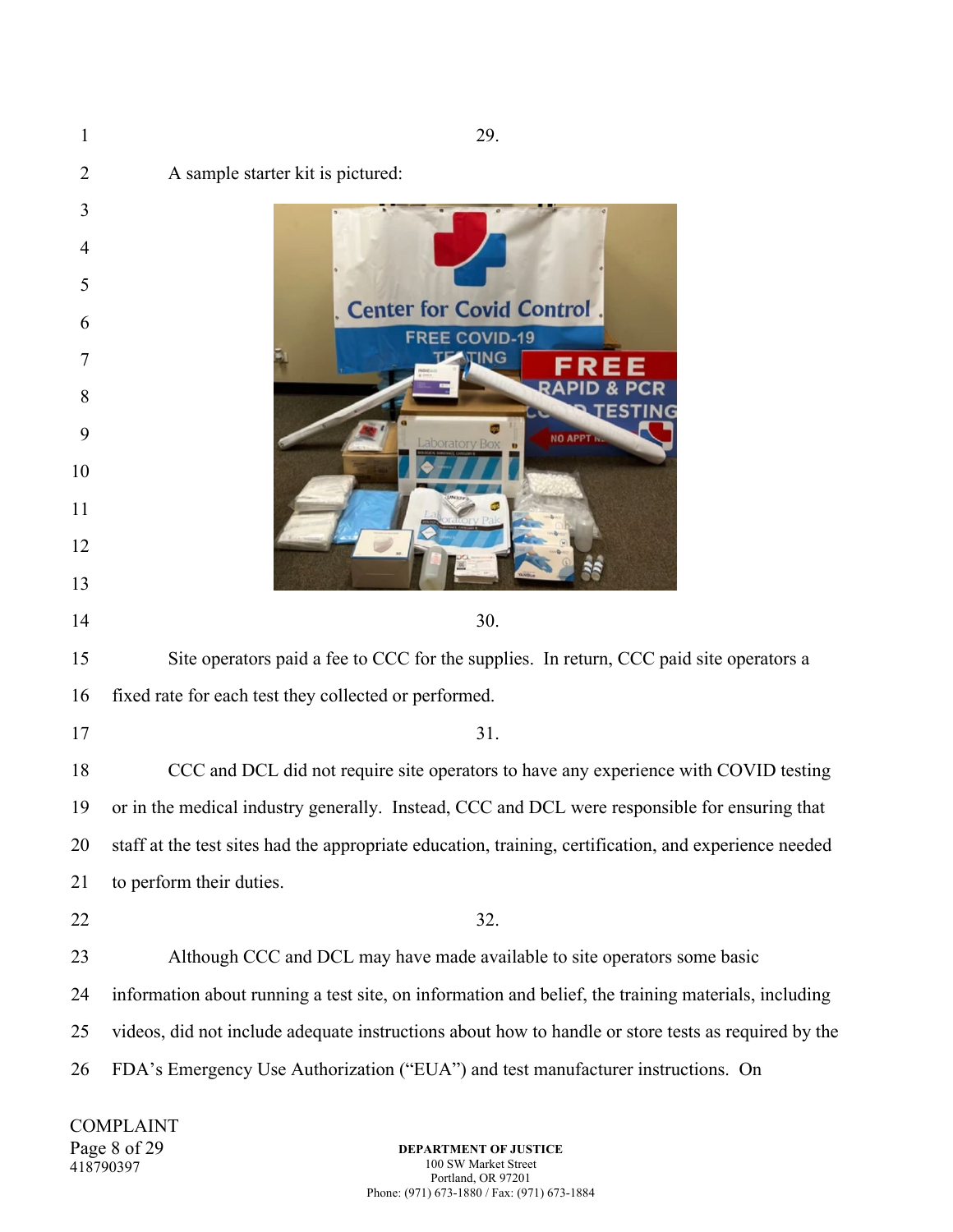| $\mathbf{1}$   | information and belief, the training videos also did not provide instruction on state and federal        |
|----------------|----------------------------------------------------------------------------------------------------------|
| 2              | statutes and regulations applicable to test sites.                                                       |
| 3              | 33.                                                                                                      |
| $\overline{4}$ | CCC also did not provide any HIPAA training to Oregon test site operators until                          |
| 5              | November 2021. CCC did not provide Oregon test site operators with any CDC training                      |
| 6              | materials until January 2022.                                                                            |
| 7              | DEFENDANTS' TESTS                                                                                        |
| 8              | 34.                                                                                                      |
| 9              | Despite not adequately training the local staff, Defendants nonetheless offered two kinds                |
| 10             | of COVID-19 tests in Oregon—a molecular diagnostic test or "PCR test" and an antigen test,               |
| 11             | sometimes called a "rapid test."                                                                         |
| 12             | 35.                                                                                                      |
| 13             | A PCR test detects the presence of the genetic material from the virus. PCR tests are                    |
| 14             | performed on a nasal, throat, or saliva specimen collected from a patient. The specimen is tested        |
| 15             | by a laboratory.                                                                                         |
| 16             | 36.                                                                                                      |
| 17             | Antigen tests check for the presence of specific proteins on the surface of the COVID-19                 |
| 18             | virus. Antigen tests are conducted by an individual providing a nasal swab that can be tested            |
| 19             | immediately with results available shortly thereafter.                                                   |
| 20             | 37.                                                                                                      |
| 21             | PCR tests are more accurate than antigen tests in diagnosing a COVID-19 infection.                       |
| 22             | Because false negatives are more common with rapid tests, it is recommended that in                      |
| 23             | symptomatic individuals, negative test results be confirmed by the more accurate PCR tests. <sup>2</sup> |
| 24             | 111                                                                                                      |
| 25             | 111                                                                                                      |
| 26             | $2$ https://www.cdc.gov/coronavirus/2019-                                                                |
|                | ncov/lab/resources/Antigen Testing Algorithm CommunitySettings.pdf                                       |
|                | <b>COMPLAINT</b><br>Page 9 of 29<br>DEPARTMENT OF JUSTICE                                                |

<span id="page-8-0"></span>418790397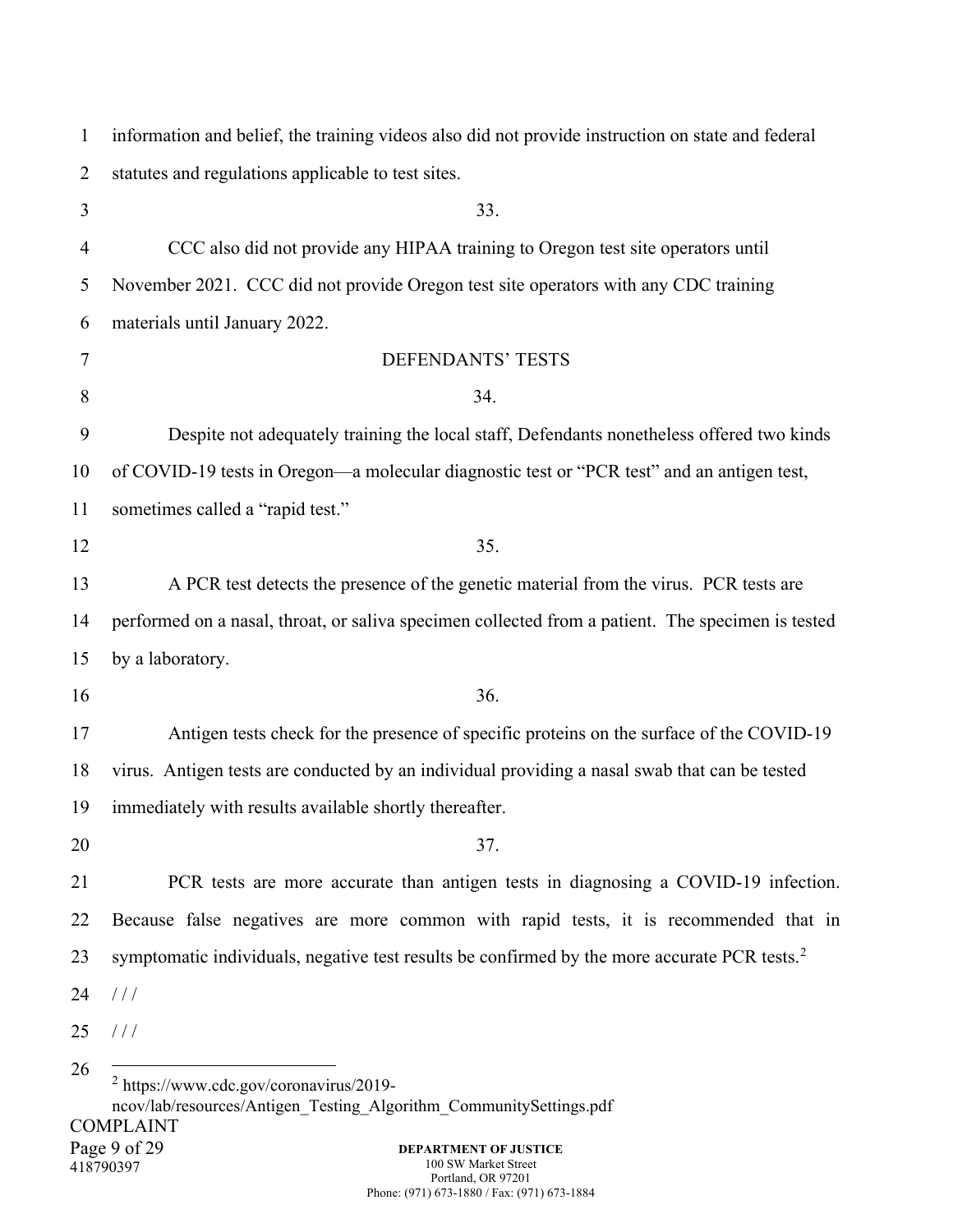| THE TESTING PROCESS                                                                                                                                                                                                                                                                                                                             |
|-------------------------------------------------------------------------------------------------------------------------------------------------------------------------------------------------------------------------------------------------------------------------------------------------------------------------------------------------|
| 38.                                                                                                                                                                                                                                                                                                                                             |
| At Defendants' Oregon test sites, patients who wanted a COVID-19 test received a 3x5                                                                                                                                                                                                                                                            |
| card prominently featuring DCL's name and logo. The card contained a QR code, which took                                                                                                                                                                                                                                                        |
| patients to a website displaying the name and logo for Doctors Clinic Laboratory:                                                                                                                                                                                                                                                               |
|                                                                                                                                                                                                                                                                                                                                                 |
| <b>Doctors Clinical Lab</b>                                                                                                                                                                                                                                                                                                                     |
| 1.) Scan the QR Code, or visit DCLtesting.com to complete your                                                                                                                                                                                                                                                                                  |
| registration form                                                                                                                                                                                                                                                                                                                               |
| Name: Name and the state of the state of the state of the state of the state of the state of the state of the<br>Date of Birth: and the state of the state of the state of the state of the state of the state of the state of the state of the state of the state of the state of the state of the state of the state of the state of the stat |
| <b>SCAN ME</b><br>Sex: M<br>Email:<br>$F \Box$                                                                                                                                                                                                                                                                                                  |
| For Office Use Only<br>Location:<br>EXP:                                                                                                                                                                                                                                                                                                        |
| Rapid Test Result: Positive<br><b>Negative</b>                                                                                                                                                                                                                                                                                                  |
| 39.                                                                                                                                                                                                                                                                                                                                             |
| On information and belief, CCC created and maintained the DCL testing.com website.                                                                                                                                                                                                                                                              |
| 40.                                                                                                                                                                                                                                                                                                                                             |
| On the website, patients entered identifying information, including insurance information,                                                                                                                                                                                                                                                      |
| into an electronic form. The form also required patients to upload a picture of a driver's license                                                                                                                                                                                                                                              |
| or other photo identification. After patients submitted the completed form, patients received an                                                                                                                                                                                                                                                |
| email with the patients' name, test site location, registration date, and a unique confirmation                                                                                                                                                                                                                                                 |
| number. Patients were instructed to write down the confirmation number on the 3x5 card.                                                                                                                                                                                                                                                         |
| 41.                                                                                                                                                                                                                                                                                                                                             |
| Until early December, nearly all patients automatically received both a PCR and a rapid                                                                                                                                                                                                                                                         |
| test, allowing Defendants to bill insurance companies or the federal government for two tests                                                                                                                                                                                                                                                   |
| instead of one.                                                                                                                                                                                                                                                                                                                                 |
|                                                                                                                                                                                                                                                                                                                                                 |

COMPLAINT Page 10 of 29 418790397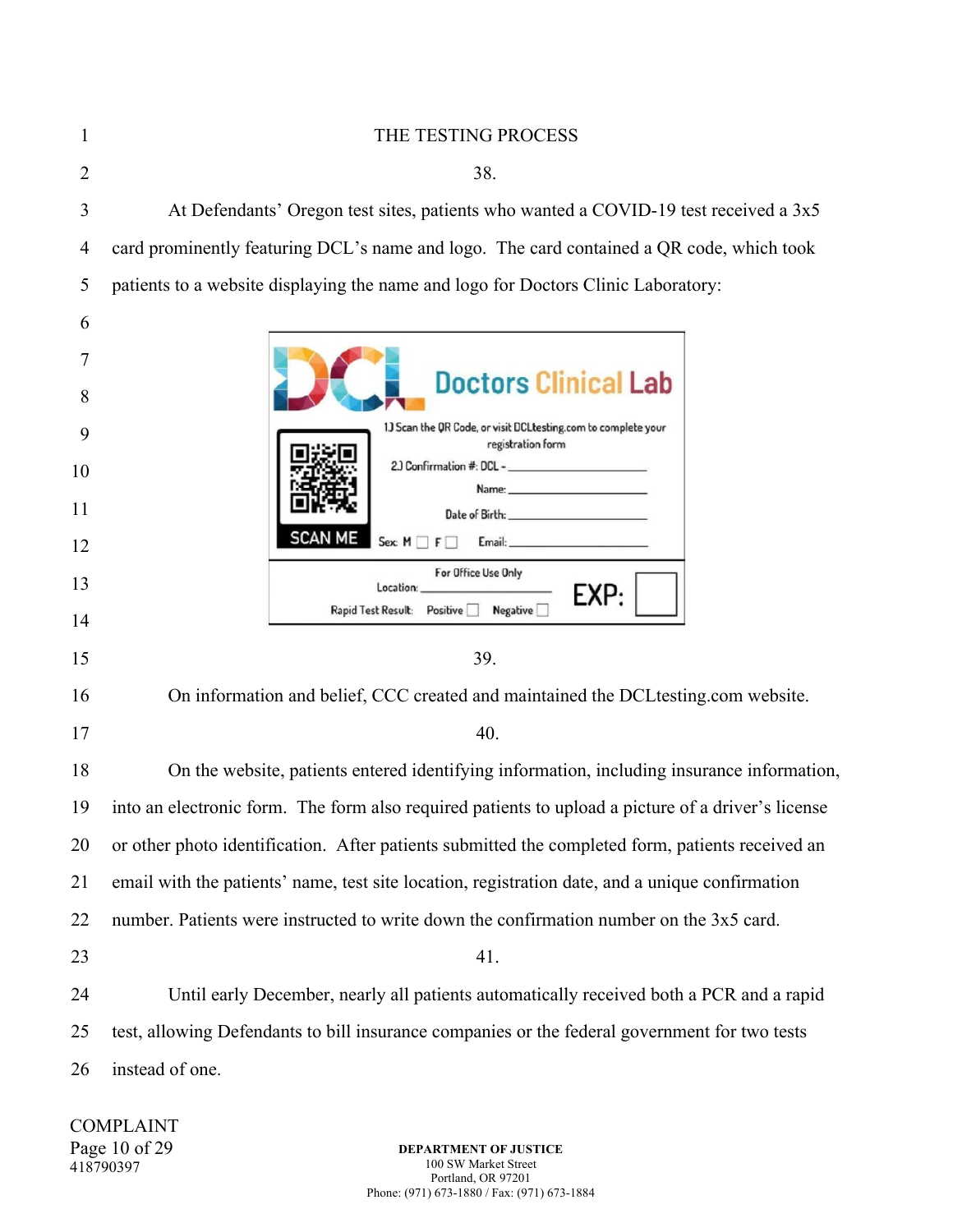| $\mathbf{1}$ | 42.                                                                                                 |
|--------------|-----------------------------------------------------------------------------------------------------|
| 2            | For PCR tests, test site staff instructed patients to self-administer a nasal swab, then place      |
| 3            | the specimen tube inside a biohazard bag with the 3x5 card, which was used to identify the          |
| 4            | specimen. Test site staff instructed patients to deposit the biohazard bag into an unrefrigerated   |
| 5            | bin.                                                                                                |
| 6            | 43.                                                                                                 |
| 7            | Test site staff did not place identifying information on the specimen tube itself so there          |
| 8            | was no way to identify a specimen if it became separated from the 3x5 card.                         |
| 9            | 44.                                                                                                 |
| 10           | Specimens were kept in outdoor bins or inside the test sites. Specimens were not                    |
| 11           | consistently refrigerated at the test sites.                                                        |
| 12           | 45.                                                                                                 |
| 13           | At the end of each day, the test sites shipped the specimens to Illinois for testing. The           |
| 14           | specimens were not shipped with any type of cold pack or dry ice to maintain their temperature.     |
| 15           | 46.                                                                                                 |
| 16           | Once the specimens were received in Illinois and processed by CCC, DCL conducted                    |
| 17           | PCR tests using LumiraDx RNA STAR PCR kits to identify SARS-CoV-2 RNA.                              |
| 18           | 47.                                                                                                 |
| 19           | For antigen tests, patients at Portland area test sites self-administered the rapid antigen         |
| 20           | test from start to finish, with a local "technician" present to answer any questions. Once the test |
| 21           | was complete, CCC "technicians" would determine whether the test was positive or negative,          |
| 22           | report the result to the patient, and record the result in a DCL website. The DCL website would     |
| 23           | automatically generate emails to the patients with their results once the CCC technician            |
| 24           | submitted the result.                                                                               |
| 25           | 48.                                                                                                 |
| 26           | CCC later changed the procedure, having patients self-administer the swab and then                  |
|              |                                                                                                     |

COMPLAINT Page 11 of 29 418790397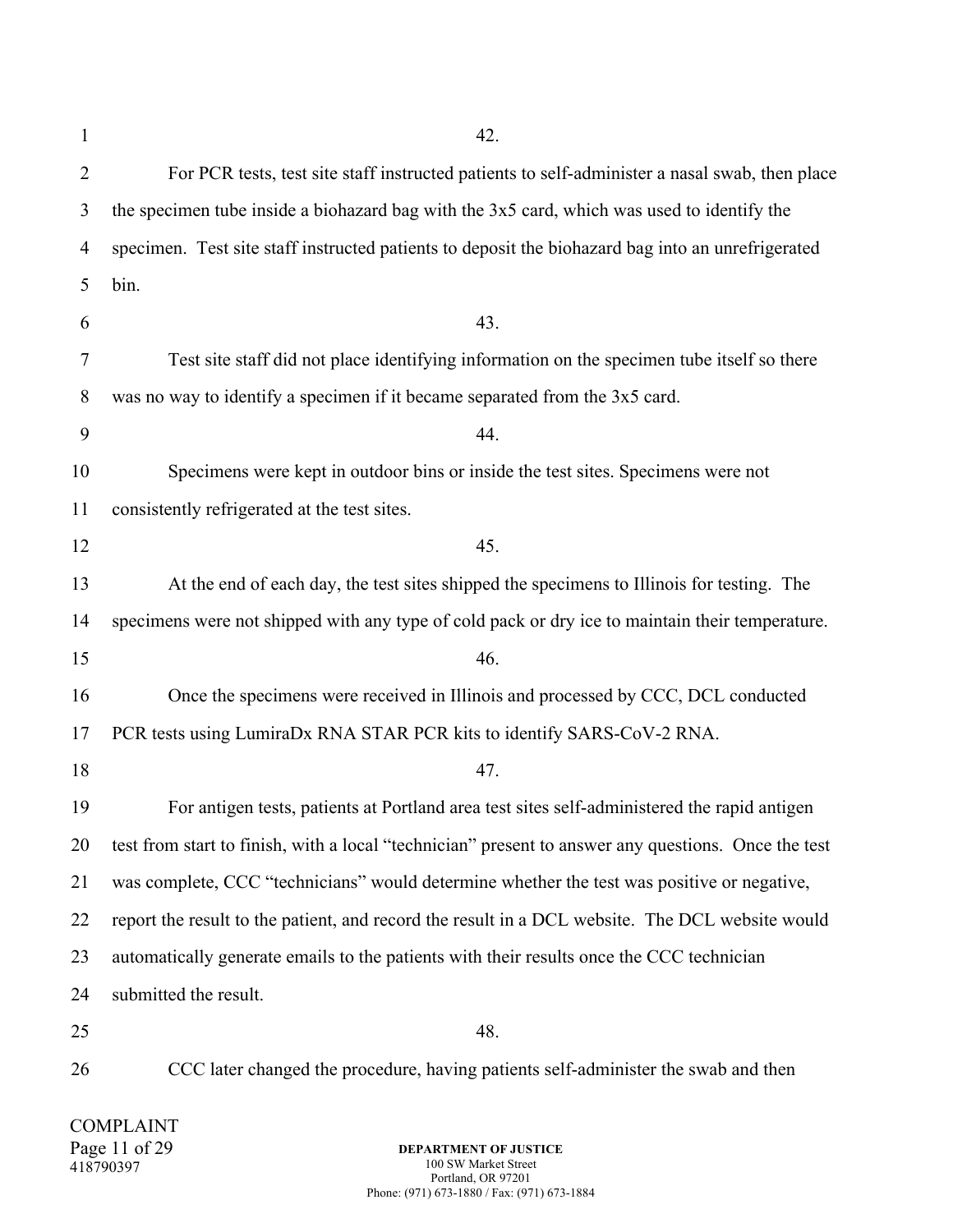1 2 3 return it to the local "technician." The "technician" did not monitor the patient as they were taking the specimen, and there were no controls in place to ensure the specimen was properly collected.

4 5 6 7 8 9 10 11 12 13 14 15 16 17 18 19 20 49. After receiving the patient's specimen, the "technician" was supposed to apply the specimen to the rapid test cartridge and read the test results after a set time period. As before, the employee was then supposed to record the results via a DCL website using the patients' confirmation numbers. That website would automatically generate emails to the patients with the results once the employee submitted them. 50. Until on or around November 16, 2021, Defendants used CareStart brand rapid antigen tests at its Oregon test sites. After that date, Defendants switched to INDICAID rapid antigen tests. 51. Both the PCR and rapid antigen tests must be administered according to the manufacturer's instructions for use and the Food and Drug Administration's Emergency Use Authorization. Deviations from the authorized procedures can cause inaccurate results. DEFENDANTS' REPRESENTATIONS TO PATIENTS ABOUT TESTING 52. In advertising Defendants' business as free, walk-in COVID-19 test sites that were

21 "available for all" and did not require an appointment, CCC and DCL made numerous

22 representations to patients about the testing it performed.

23 53.

24 25 26 On its website, CCC stated that it "is a distinctive organization applying the highest level of service in the fight against SARS-coV-02." CCC also stated, "Safeguarding the health of everyone during these times is of utmost importance, we are on a mission to help stop the spread

COMPLAINT Page 12 of 29 418790397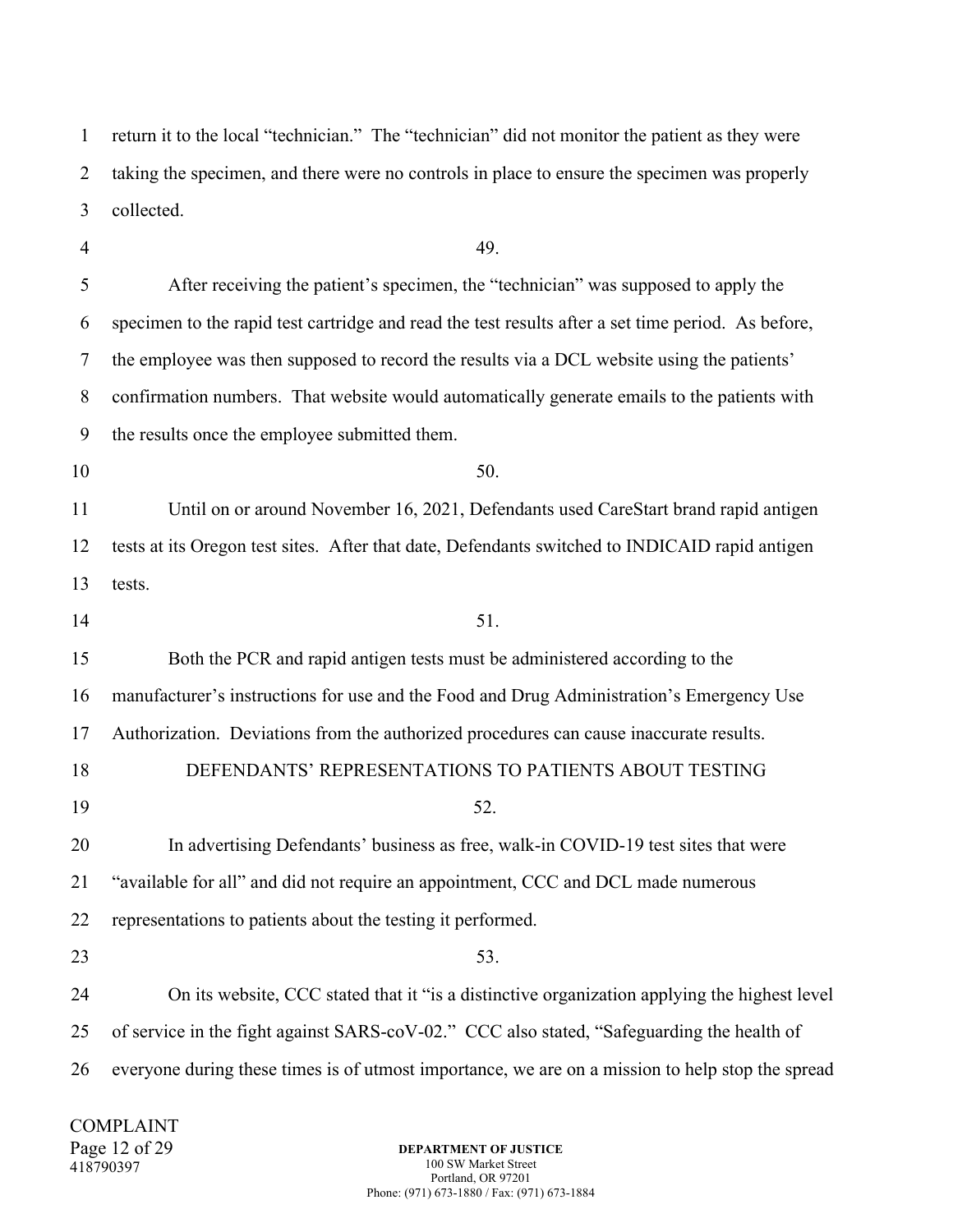| 1              | of the virus. Giving people the comfort that they need to be around one another by getting tested                                                              |
|----------------|----------------------------------------------------------------------------------------------------------------------------------------------------------------|
| 2              | regularly." <sup>3</sup>                                                                                                                                       |
| $\mathfrak{Z}$ | 54.                                                                                                                                                            |
| $\overline{4}$ | DCL claimed on its website that it offered "Convenient and accurate testing available for                                                                      |
| 5              | everyone" and that its tests were "conducted using reliable methods for COVID-19 detection."                                                                   |
| 6              | DCL further represented on its website that it "use[d] EUA tests following the FDA's guidance."                                                                |
| $\tau$         | 55.                                                                                                                                                            |
| 8              | CCC advertised its PCR test as the "gold standard" because of its "accuracy and                                                                                |
| 9              | reliability"                                                                                                                                                   |
| 10             | 56.                                                                                                                                                            |
| 11             | CCC and DCL implied through their advertising that tests would be processed according                                                                          |
| 12             | to the manufacturers' instructions and laboratory standards to ensure results would be accurate                                                                |
| 13             | and timely. CCC and DCL also implied that they were qualified and authorized to offer the tests                                                                |
| 14             | they were providing.                                                                                                                                           |
| 15             | 57.                                                                                                                                                            |
| 16             | DCL held itself out as follows:                                                                                                                                |
| 17             | DCL is a licensed laboratory, working to provide quality care and treatments to                                                                                |
| 18             | safeguard the health of the public. With the help of the latest PCR technology<br>and equipment, we ensure that our patients receive the most accurate results |
| 19             | without excessive delays. Your diagnosis and treatments will be done with the<br>utmost efficiency while making sure the necessary precautions are taken.      |
| 20             | (Emphasis added). <sup>4</sup>                                                                                                                                 |
| 21             |                                                                                                                                                                |
| 22             | 58.                                                                                                                                                            |
| 23             | CCC and DCL touted their turn-around time for PCR and rapid testing.                                                                                           |
| 24             | //                                                                                                                                                             |
| 25             | 111                                                                                                                                                            |
| 26             | <sup>3</sup> Text available at https://www.centerforcovidcontrol.org/about as of February 11, 2022.                                                            |
|                | <sup>4</sup> Text available at https://labdcl.com/ as of February 11, 2022.<br><b>COMPLAINT</b>                                                                |

<span id="page-12-1"></span><span id="page-12-0"></span>Page 13 of 29 418790397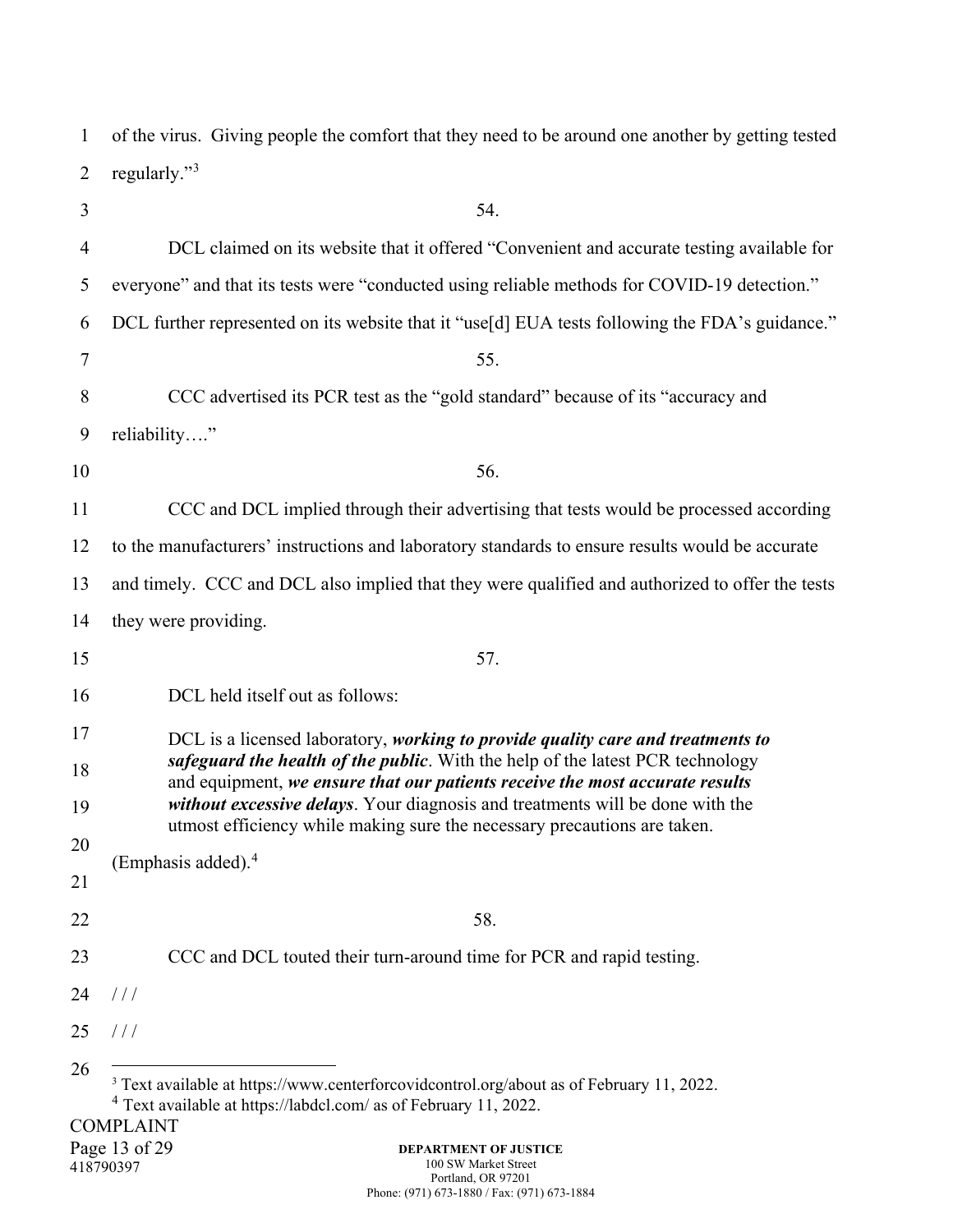| ш |  |
|---|--|
|   |  |

| 1  | 59.                                                                                                  |
|----|------------------------------------------------------------------------------------------------------|
| 2  | At different times during 2021, CCC's website provided different statements regarding                |
| 3  | how long it would take to provide test results to patients. At various times the website stated that |
| 4  | PCR results would be emailed within "24 to 48 hours," "within 48 hours," or "within 72 hours."       |
| 5  | However, at all times material to this Complaint, CCC advertised test results within a maximum       |
| 6  | of 72 hours.                                                                                         |
| 7  | 60.                                                                                                  |
| 8  | CCC also advertised that rapid antigen test results "are verbally given within 15 minutes            |
| 9  | and an email confirmation is given within 3 hours."                                                  |
| 10 | 61.                                                                                                  |
| 11 | On its Facebook page, CCC advertised "Fast Results Guarenteed [sic] within 48 hours To               |
| 12 | get you Back to your life" with the following graphic:                                               |
| 13 |                                                                                                      |
| 14 | <b>Free RT-PCR</b>                                                                                   |
| 15 | esting<br>Center for Covid Control<br><b>Fast Results Guarenteed</b>                                 |
| 16 | We are here to help.<br>within 48 hours.                                                             |
| 17 |                                                                                                      |
| 18 | <b>Back to your life</b>                                                                             |
| 19 |                                                                                                      |
| 20 |                                                                                                      |
| 21 | 62.                                                                                                  |
| 22 | CCC also promoted its testing on Twitter, boasting "results in 24 to 48 hours" in its                |
| 23 | account bio, and tweeting that results from its rapid antigen tests are "emailed in 1 hour".         |
| 24 | 111                                                                                                  |
| 25 | //                                                                                                   |
| 26 | 111                                                                                                  |
|    | COMPI AINT                                                                                           |

COMPLAINT Page 14 of 29 418790397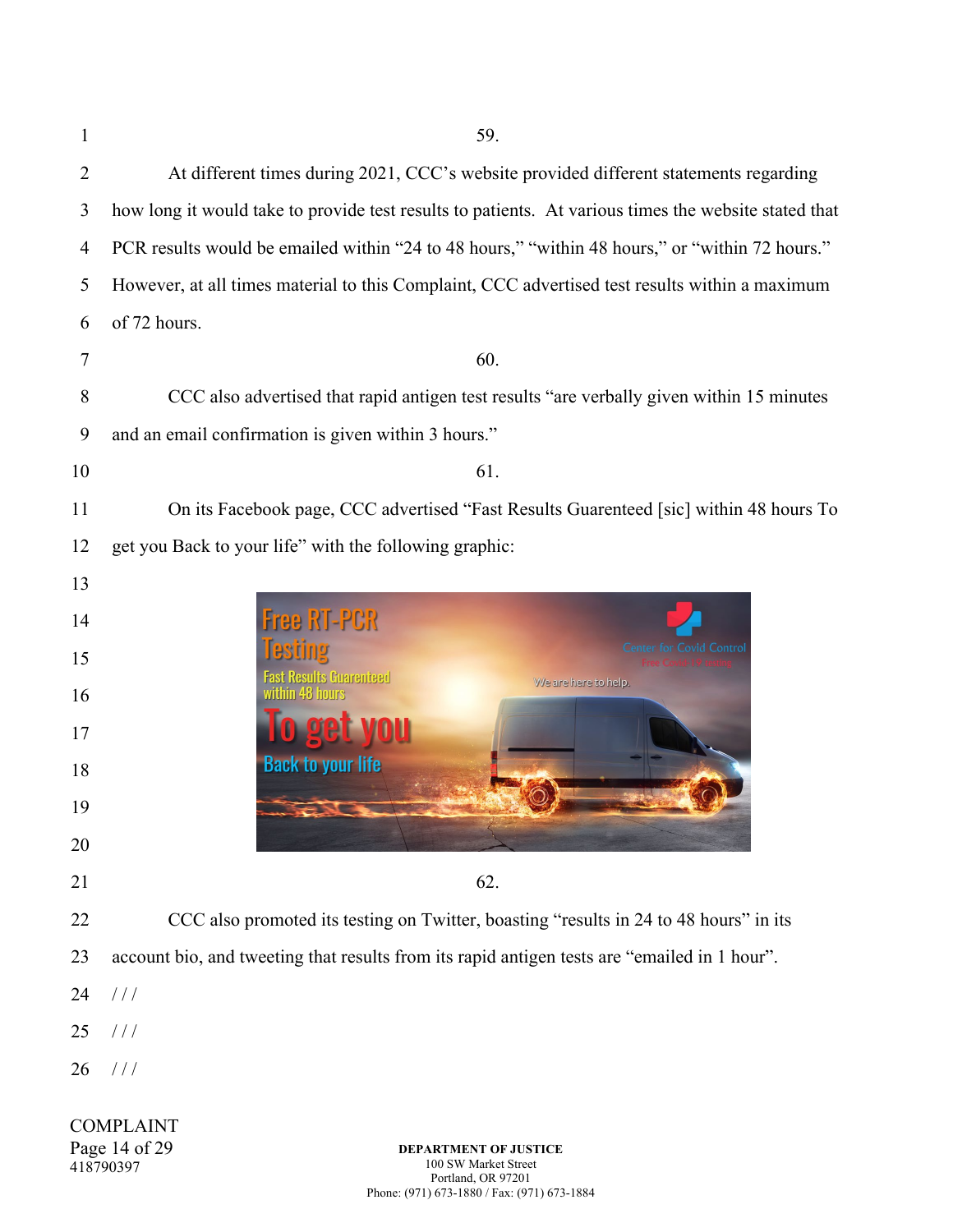| $\mathbf{1}$   | 63.                                                                                                 |
|----------------|-----------------------------------------------------------------------------------------------------|
| 2              | At all material times, DCL represented on its website that "A PCR test takes 24 to 48               |
| 3              | hours to receive your results With the rapid antigen test, results are verbally given within 15     |
| $\overline{4}$ | minutes and an email confirmation is given within 3 hours."                                         |
| 5              | 64.                                                                                                 |
| 6              | At Defendants' Oregon test sites, staff verbally told patients that results for PCR tests           |
| 7              | would be available in 24 to 72 hours. Staff also verbally represented that rapid test results would |
| 8              | be emailed within 3 hours.                                                                          |
| 9              | 65.                                                                                                 |
| 10             | The representations above were false or misleading, and Defendants knew or should have              |
| 11             | known they were false or misleading at the time they made representations.                          |
| 12             | DEFENDANTS' NONADHERENCE TO LABORATORY STANDARDS,                                                   |
| 13             | MANUFACTURERS' INSTRUCTIONS, AND GOVERNMENT REGULATIONS                                             |
| 14             | 66.                                                                                                 |
| 15             | Throughout their operations, Defendants failed to adhere to laboratory standards, the               |
| 16             | manufacturers' instructions for the tests it was processing, and government regulations. As a       |
| 17             | result of these failures, Defendants provided test results to patients that were not reliable.      |
| 18             | (CMS SURVEY)                                                                                        |
| 19             | 67.                                                                                                 |
| 20             | In November 2021, the Department of Health and Human services and Centers for                       |
| 21             | Medicare & Medicaid Services ("CMS") surveyed Defendants' operations. As part of that               |
| 22             | survey, CMS prepared a Statement of Deficiencies, which issued December 8, 2021.                    |
| 23             | 68.                                                                                                 |
| 24             | In the Statement of Deficiencies, CMS found that DCL:                                               |
| 25             | failed to maintain a unidirectional workflow, thereby increasing the risk of<br>(a)                 |
| 26             | contamination;                                                                                      |

COMPLAINT Page 15 of 29 418790397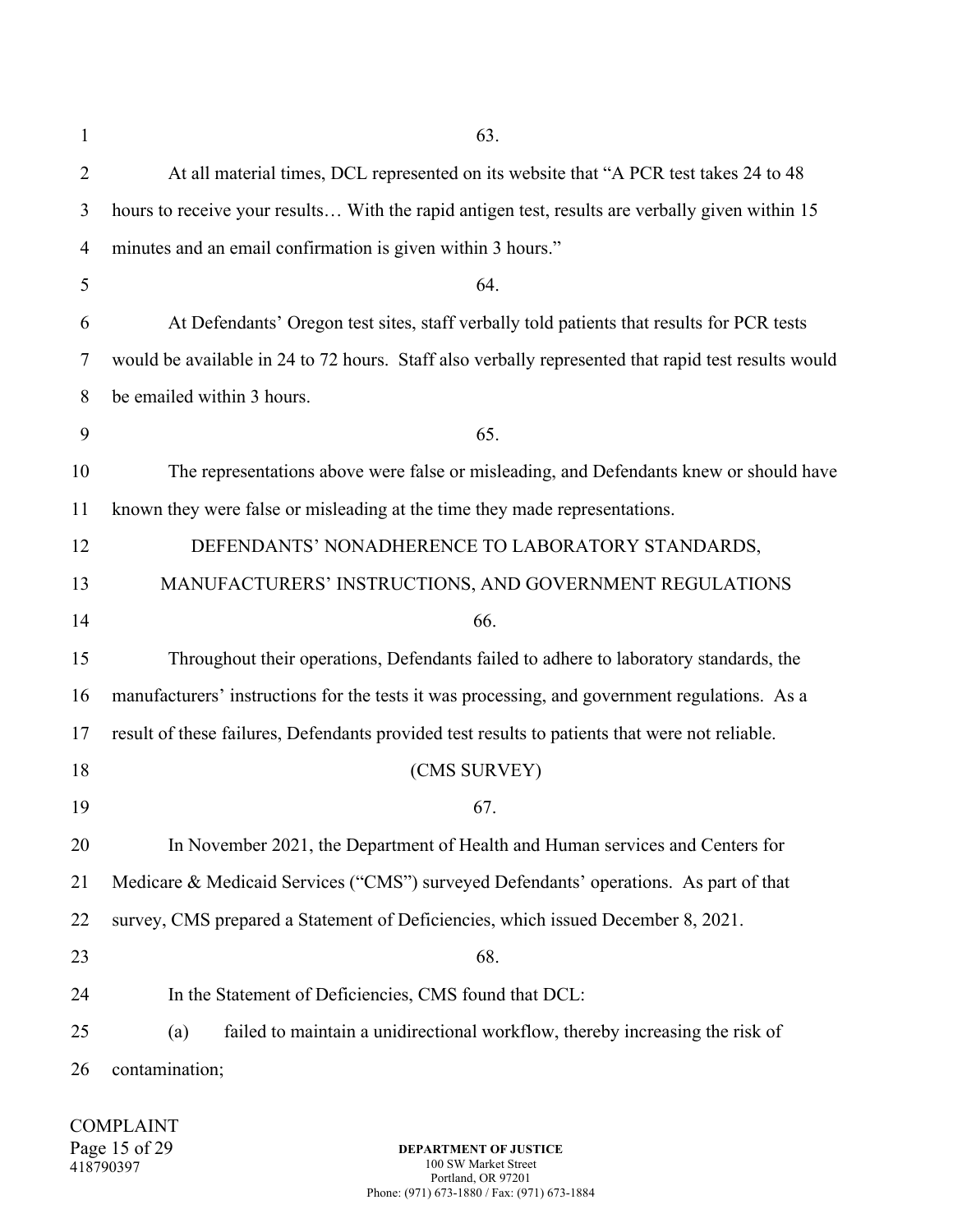| $\mathbf{1}$   | (b)<br>failed to employ enough laboratory personnel with the appropriate education and           |  |  |  |
|----------------|--------------------------------------------------------------------------------------------------|--|--|--|
| $\overline{2}$ | experience to accurately perform tests and report the results;                                   |  |  |  |
| 3              | (c)<br>failed to ensure all laboratory personnel had the appropriate training for COVID-         |  |  |  |
| 4              | 19 testing;                                                                                      |  |  |  |
| 5              | failed to have the proper equipment to store COVID-19 PCR specimens prior to<br>(d)              |  |  |  |
| 6              | testing as required per the manufacturers testing instructions; and,                             |  |  |  |
| 7              | (e)<br>failed to ensure the proper storage of all specimens received.                            |  |  |  |
| 8              | 69.                                                                                              |  |  |  |
| 9              | As a result of these findings, CMS determined that "Immediate Jeopardy" existed at               |  |  |  |
| 10             | DCL.                                                                                             |  |  |  |
| 11             | 70.                                                                                              |  |  |  |
| 12             | Immediate Jeopardy is the highest-level severity of noncompliance. Immediate Jeopardy            |  |  |  |
| 13             | means a situation in which the provider's noncompliance with one or more requirements of         |  |  |  |
| 14             | participation has caused, or is likely to cause, serious injury, harm, impairment, or death to a |  |  |  |
| 15             | patient.                                                                                         |  |  |  |
| 16             | (PCR SPECIMEN STORAGE REQUIREMENTS)                                                              |  |  |  |
| 17             | 71.                                                                                              |  |  |  |
| 18             | One of the deficiencies noted by CMS was a failure to ensure the proper storage of all           |  |  |  |
| 19             | specimens received.                                                                              |  |  |  |
| 20             | 72.                                                                                              |  |  |  |
| 21             | For PCR tests, the manufacturer's instructions require that specimens be stored at 2 to 8        |  |  |  |
| 22             | degrees Celsius (35.6 to 46.4 degrees Fahrenheit) for a maximum of 72 hours after collection.    |  |  |  |
| 23             | 73.                                                                                              |  |  |  |
| 24             | In cases where a delay in testing or shipping is expected and specimens will not be              |  |  |  |
| 25             | processed for more than 72 hours, specimens must be stored at -70 degrees Celsius (-94 degrees   |  |  |  |
| 26             | Fahrenheit) or below and shipped on dry ice.                                                     |  |  |  |

COMPLAINT Page 16 of 29 418790397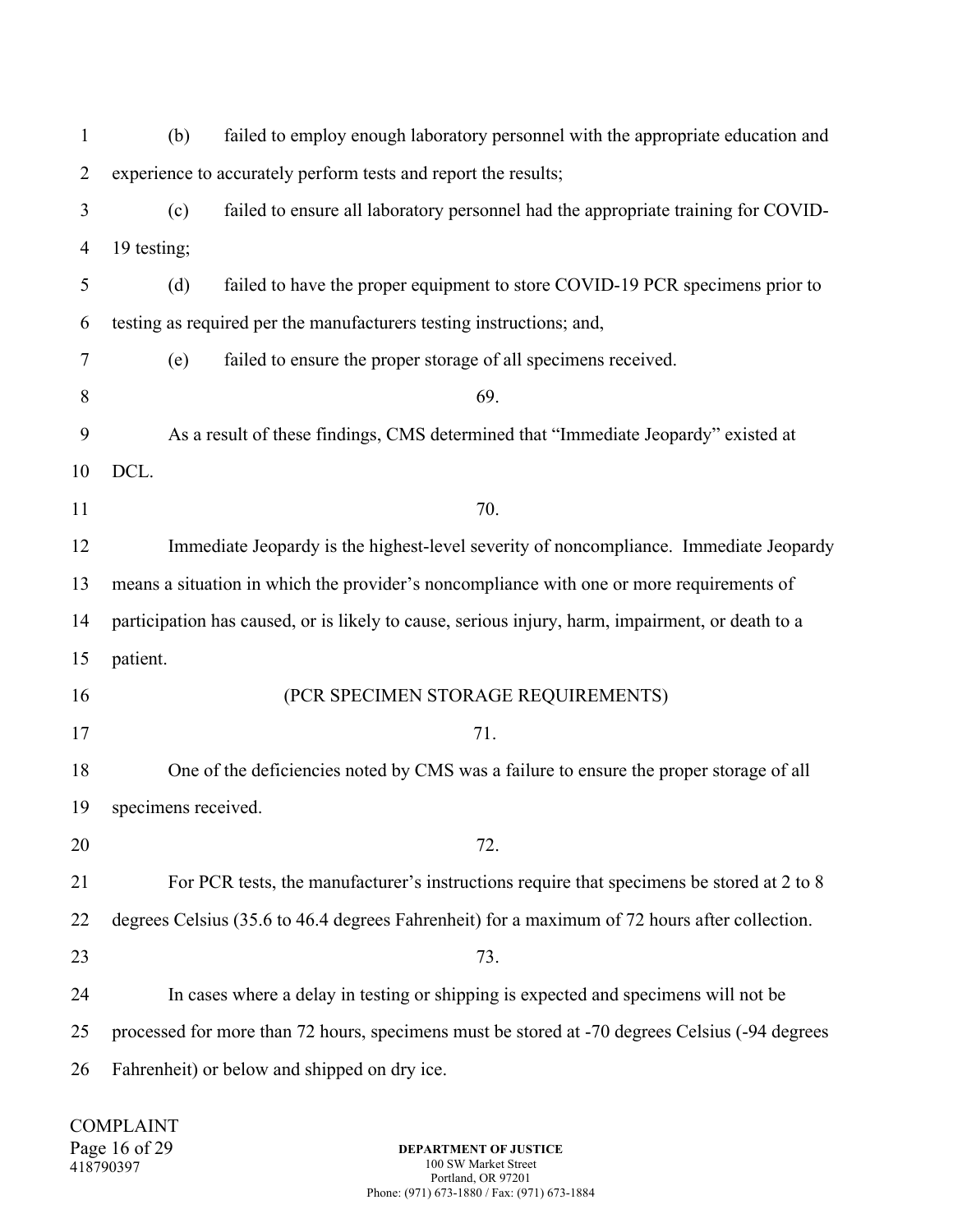| $\mathbf{1}$   | 74.                                                                                                   |  |
|----------------|-------------------------------------------------------------------------------------------------------|--|
| $\overline{2}$ | Regardless, Defendants did not require tests to be shipped with cold packs or dry ice and             |  |
| 3              | operated for months without any refrigerators or freezers in its Illinois location.                   |  |
| $\overline{4}$ | 75.                                                                                                   |  |
| 5              | Even after CCC purchased two 64.8 cubic feet commercial refrigerators on September                    |  |
| 6              | 24, 2021, Defendants did not have enough refrigerators to store the number of specimens               |  |
| 7              | received at the required 2 to 8 degrees Celsius. On information and belief, each refrigerator         |  |
| 8              | could hold just a few hundred specimens.                                                              |  |
| 9              | 76.                                                                                                   |  |
| 10             | Moreover, until December 3, 2021, Defendants had no freezers at all. Once CCC ordered                 |  |
| 11             | and installed freezers, they still lacked sufficient space to store all specimens received that could |  |
| 12             | not be tested within 72 hours.                                                                        |  |
| 13             | 77.                                                                                                   |  |
| 14             | Thus, instead of refrigerating or freezing specimens as required by the manufacturer's                |  |
| 15             | instructions, Defendants stored most specimens they received at room temperature in piles of          |  |
| 16             | trash bags, biohazard bags, or shipping boxes scattered throughout their offices.                     |  |
| 17             | 78.                                                                                                   |  |
| 18             | Defendants operated for months with demonstrated inabilities to test all specimens                    |  |
| 19             | received within 72 hours. Thus, these unrefrigerated specimens sat for days, and sometimes            |  |
| 20             | weeks, before being tested.                                                                           |  |
| 21             | 79.                                                                                                   |  |
| 22             | On information and belief, CCC and DCL's failure to ensure that specimens were                        |  |
| 23             | shipped and stored in a manner that maintained proper temperatures as instructed by the               |  |
| 24             | laboratory equipment manufacturer affected the accuracy of PCR test results. On information           |  |
| 25             | and belief, running PCR tests on specimens that had been stored at incorrect temperatures would       |  |
| 26             | not produce accurate results.                                                                         |  |

COMPLAINT Page 17 of 29 418790397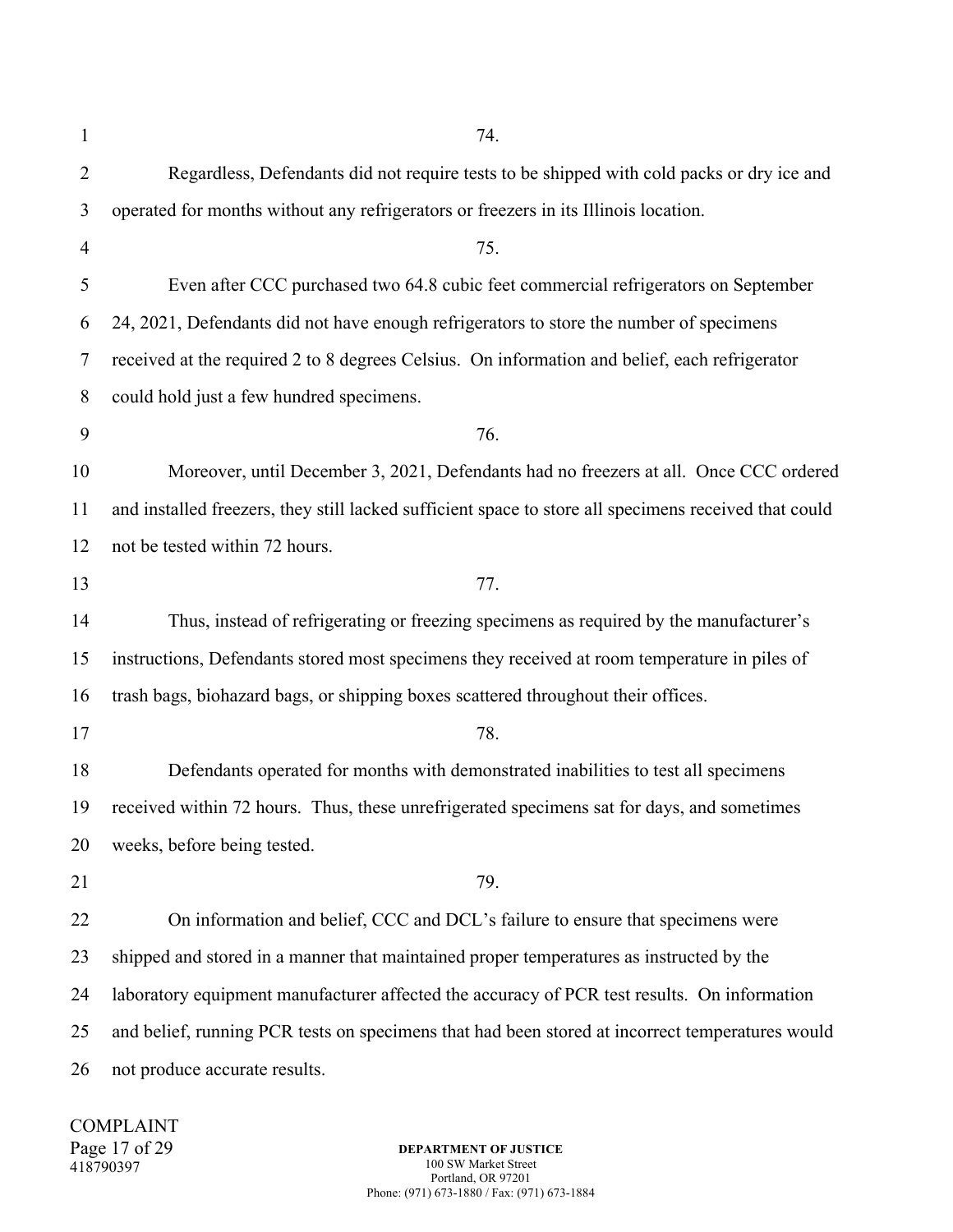| 1              | (RAPID TEST COMPLIANCE CONCERNS)                                                                    |  |
|----------------|-----------------------------------------------------------------------------------------------------|--|
| $\overline{2}$ | 80.                                                                                                 |  |
| 3              | CCC failed to ensure rapid test instructions were accurately followed, and thus                     |  |
| $\overline{4}$ | compromised the accuracy of the tests.                                                              |  |
| 5              | 81.                                                                                                 |  |
| 6              | As explicitly stated in the INDICAID manufacturer's instructions: "Test performance is              |  |
| 7              | dependent upon proper specimen collection, handling, storage, and preparation. Failure to follow    |  |
| 8              | proper procedures may produce inaccurate results Failure to follow these Instructions for Use       |  |
| 9              | may adversely affect test performance and/or invalidate the test result."                           |  |
| 10             | 82.                                                                                                 |  |
| 11             | CareStart instructions similarly provides: "It is essential that correct specimen collection        |  |
| 12             | and preparation methods be followed. Inadequate specimen collection, improper specimen              |  |
| 13             | handling and/or transport may yield false results; therefore, specimen collection requires specific |  |
| 14             | training and guidance due to the importance of specimen quality to obtain accurate test result."    |  |
| 15             | 83.                                                                                                 |  |
| 16             | In mid-November, CCC gave site operators written instructions for CareStart rapid tests             |  |
| 17             | and required that the site operators give the instructions to every patient taking a rapid test.    |  |
| 18             | 84.                                                                                                 |  |
| 19             | When Defendants switched from CareStart to INDICAID, CCC failed to provide Oregon                   |  |
| 20             | site operators INDICAID specific instructions.                                                      |  |
| 21             | 85.                                                                                                 |  |
| 22             | Per CCC's explicit mandate, Oregon site operators continued to provide patients with                |  |
| 23             | CareStart instructions even after Defendants switched to INDICAID even though CareStart and         |  |
| 24             | INDICAID testing procedures differ in several material ways.                                        |  |
| 25             | //                                                                                                  |  |
| 26             | 111                                                                                                 |  |
|                |                                                                                                     |  |

COMPLAINT Page 18 of 29 418790397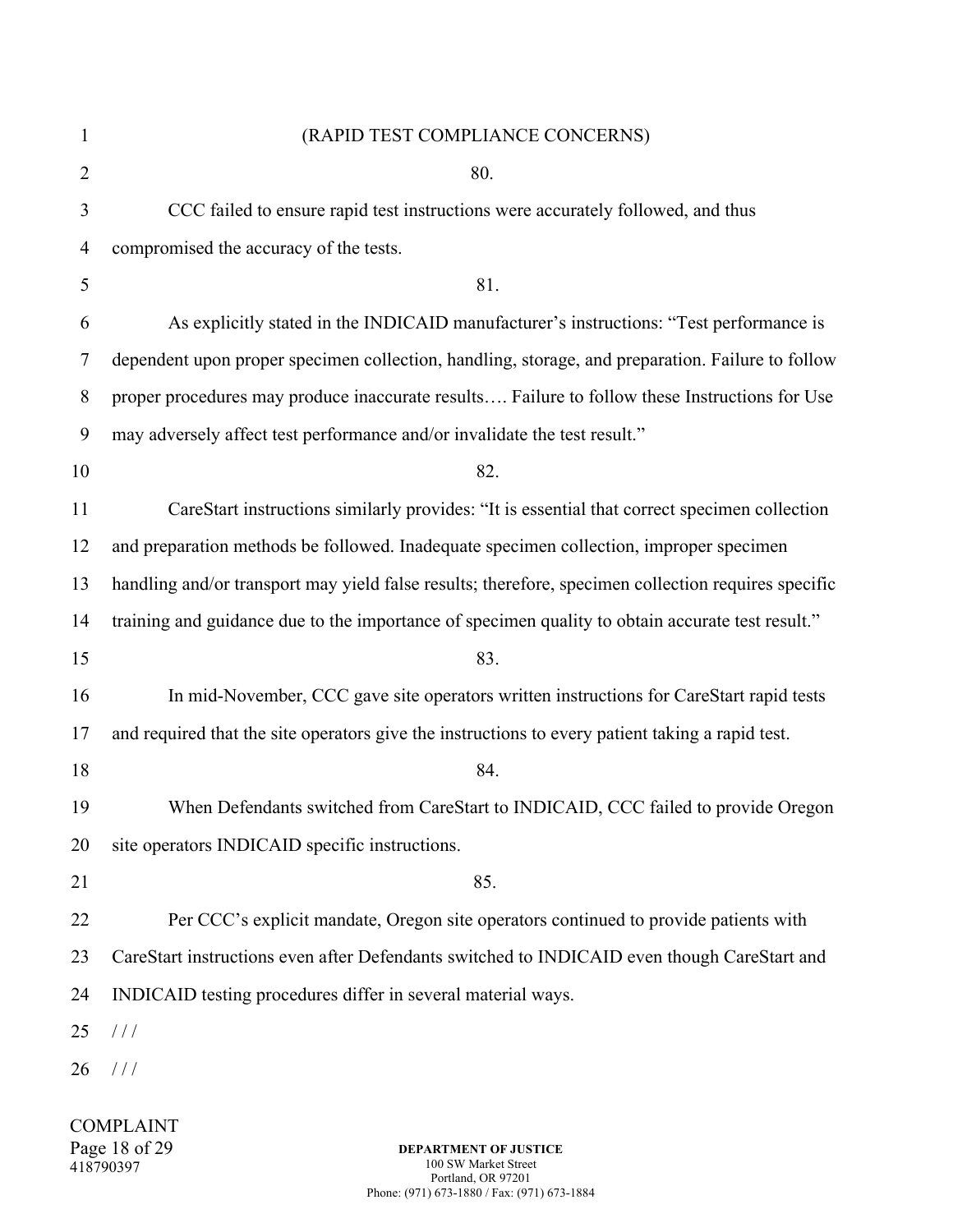| $\mathbf{1}$ | 86.                                                                                                 |  |  |
|--------------|-----------------------------------------------------------------------------------------------------|--|--|
| 2            | By Defendants failing to properly instruct patients on testing procedures, test accuracy            |  |  |
| 3            | was compromised.                                                                                    |  |  |
| 4            | 87.                                                                                                 |  |  |
| 5            | Moreover, the manufacturers' instructions for both CareStart and INDICAID require that              |  |  |
| 6            | the tests be processed shortly after the specimens are collected (4 hours for CareStart and 2 hours |  |  |
| 7            | for INDICAID) and read within a narrow window of time after the specimen is applied to the          |  |  |
| 8            | device (10-15 minutes for CareStart, 20-25 minutes for INDICAID).                                   |  |  |
| 9            | 88.                                                                                                 |  |  |
| 10           | After modifying the procedure to have a local "technician" apply the specimen to the                |  |  |
| 11           | device outside the presence of the patients, patients reported considerable delays in receiving     |  |  |
| 12           | their test results. Tests results were not always delivered within the time frame advertised.       |  |  |
| 13           | 89.                                                                                                 |  |  |
| 14           | On information and belief, after modifying the procedure tests were conducted more than             |  |  |
| 15           | 2 or 4 hours after specimens were collected and read outside the 10-15 or 20-25 minute              |  |  |
| 16           | windows. For this further reason, test results were not accurate.                                   |  |  |
| 17           | (GOVERNMENT REGULATIONS)                                                                            |  |  |
| 18           | 90.                                                                                                 |  |  |
| 19           | While in operation, CCC failed to follow multiple federal and state guidelines regarding            |  |  |
| 20           | operating COVID-19 test sites in Oregon.                                                            |  |  |
| 21           | 91.                                                                                                 |  |  |
| 22           | Congress passed the Clinical Laboratory Improvement Amendments ("CLIA")                             |  |  |
| 23           | establishing quality standards for all laboratory testing to ensure the accuracy, reliability and   |  |  |
| 24           | timeliness of patient test results regardless of where the test was performed.                      |  |  |
| 25           | 111                                                                                                 |  |  |
| 26           | 111                                                                                                 |  |  |
|              |                                                                                                     |  |  |

COMPLAINT Page 19 of 29 418790397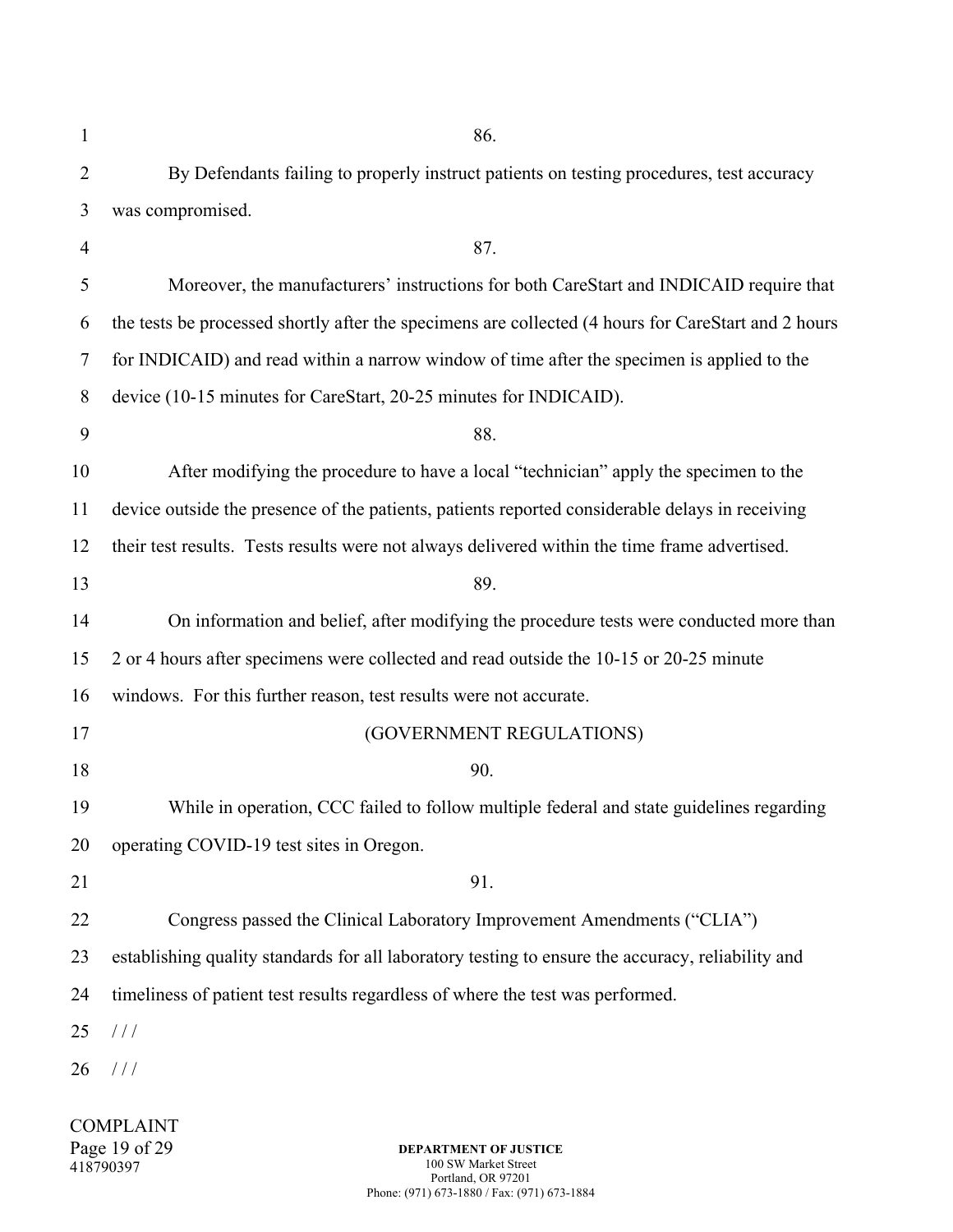| $\mathbf{1}$   | 92.                                                                                               |  |
|----------------|---------------------------------------------------------------------------------------------------|--|
| $\overline{2}$ | A CLIA certification or waiver, depending on the tests administered, is required                  |  |
| 3              | whenever there is testing on a human specimen for the diagnosis or assessment of health.          |  |
| $\overline{4}$ | 93.                                                                                               |  |
| 5              | The Oregon Laboratory Compliance Section contracts with the Centers for Medicare and              |  |
| 6              | Medicaid Services to carry out the CLIA in Oregon.                                                |  |
| 7              | 94.                                                                                               |  |
| 8              | Because they were performing rapid tests on site, each of the Oregon test sites was               |  |
| 9              | required to obtain a CLIA certificate or waiver.                                                  |  |
| 10             | 95.                                                                                               |  |
| 11             | At all times material to this Complaint, Defendants did not obtain CLIA certificates or           |  |
| 12             | waivers for the Oregon test sites.                                                                |  |
| 13             | 96.                                                                                               |  |
| 14             | In addition, Oregon law requires clinical laboratories to examine specimens only at the           |  |
| 15             | request of an Oregon-licensed physician, dentist, or other person authorized by law to use the    |  |
| 16             | findings of laboratory examinations.                                                              |  |
| 17             | 97.                                                                                               |  |
| 18             | DCL named Dr. Wilfredo Dacuycuy as the ordering provider in a submission to OHA.                  |  |
| 19             | Dr. Dacuycuy is not licensed to practice in Oregon. Dr. Dacuycuy is only licensed to practice in  |  |
| 20             | Illinois.                                                                                         |  |
| 21             | 98.                                                                                               |  |
| 22             | Moreover, at all times material to this Complaint, Oregon law required each laboratory in         |  |
| 23             | Oregon to report all COVID-19 test results, positive or negative, to the Oregon Health Authority  |  |
| 24             | ("OHA") within 24 hours for positive results or one local public health authority working day for |  |
| 25             | negative results.                                                                                 |  |
| 26             | 111                                                                                               |  |

COMPLAINT Page 20 of 29 418790397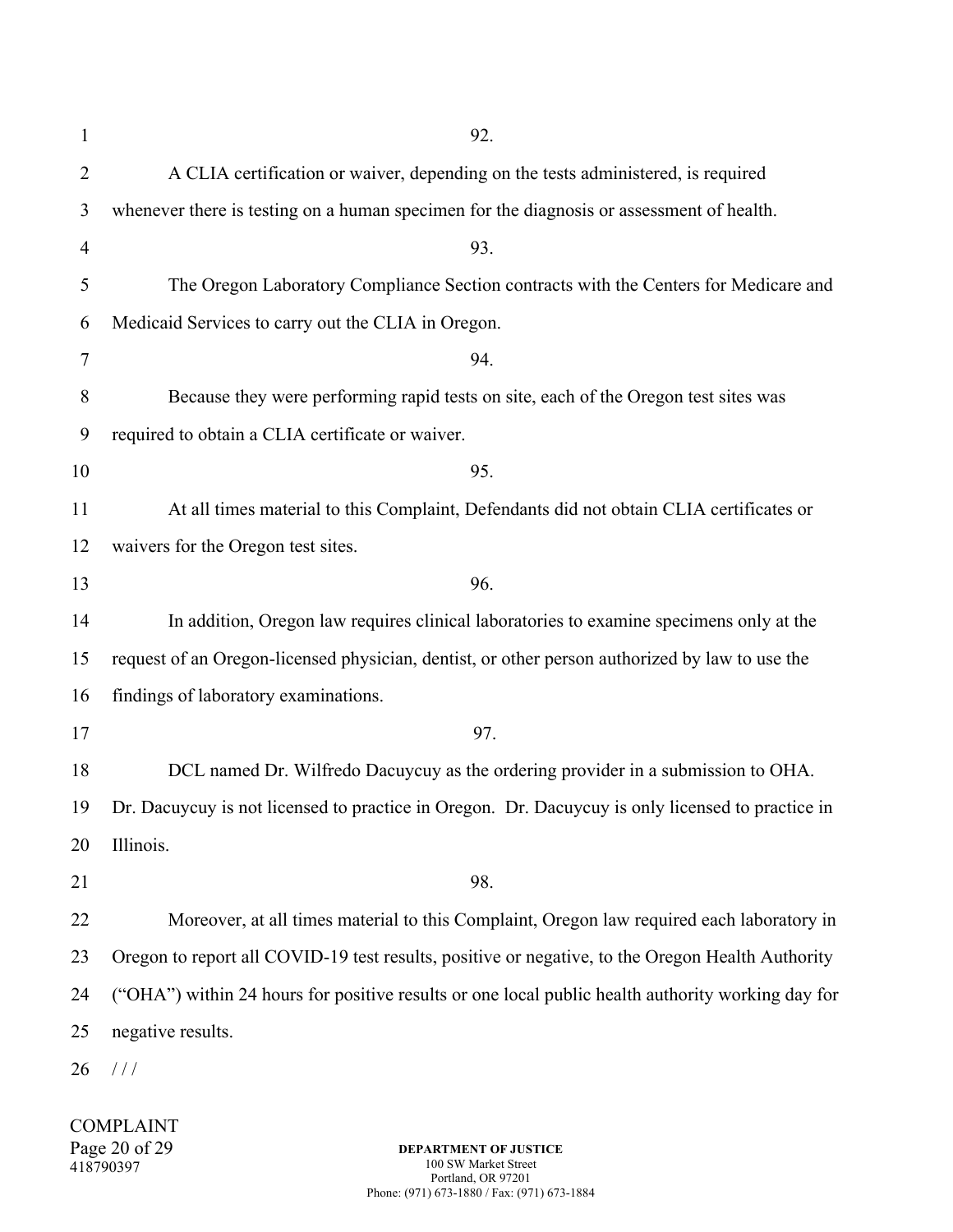| 1              | 99.                                                                                          |  |  |
|----------------|----------------------------------------------------------------------------------------------|--|--|
| $\overline{2}$ | DCL did not report any test results to OHA until February 18, 2022, when it sent reports     |  |  |
| 3              | for five days in January 2022. DCL has not reported any data for August through December     |  |  |
| 4              | 2021.                                                                                        |  |  |
| 5              | 100.                                                                                         |  |  |
| 6              | CCC and DCL held themselves out to patients as approved and qualified to collect             |  |  |
| 7              | specimens in Oregon and perform testing on those specimens. CCC and DCL did not have that    |  |  |
| 8              | approval or qualification, and these representations were therefore false and misleading.    |  |  |
| 9              | TESTNG VOLUME AND DEFENDANTS' PROCESSING CAPABILITIES                                        |  |  |
| 10             | 101.                                                                                         |  |  |
| 11             | Defendants began expanding their joint operations in June and experienced exponential        |  |  |
| 12             | growth.                                                                                      |  |  |
| 13             | 102.                                                                                         |  |  |
| 14             | In August 2021, the number of specimens CCC collected increased fivefold, causing            |  |  |
| 15             | processing and reporting delays.                                                             |  |  |
| 16             | 103.                                                                                         |  |  |
| 17             | Around that time, Defendants opened the first Oregon test site.                              |  |  |
| 18             | 104.                                                                                         |  |  |
| 19             | By early October, Defendants had fallen greatly behind on their testing and were working     |  |  |
| 20             | on clearing a backlog of tests. However, Defendants continued to receive at least 8,000      |  |  |
| 21             | additional specimens for PCR testing each day, making it difficult to clear the backlog.     |  |  |
| 22             | 105.                                                                                         |  |  |
| 23             | Although CCC managed all customer service calls on behalf of DCL, because each               |  |  |
| 24             | played a role in the process and because of their shared office space, both CCC and DCL were |  |  |
| 25             | aware of the backlog and failure to process tests within the promised time.                  |  |  |
| 26             | //                                                                                           |  |  |

COMPLAINT Page 21 of 29 418790397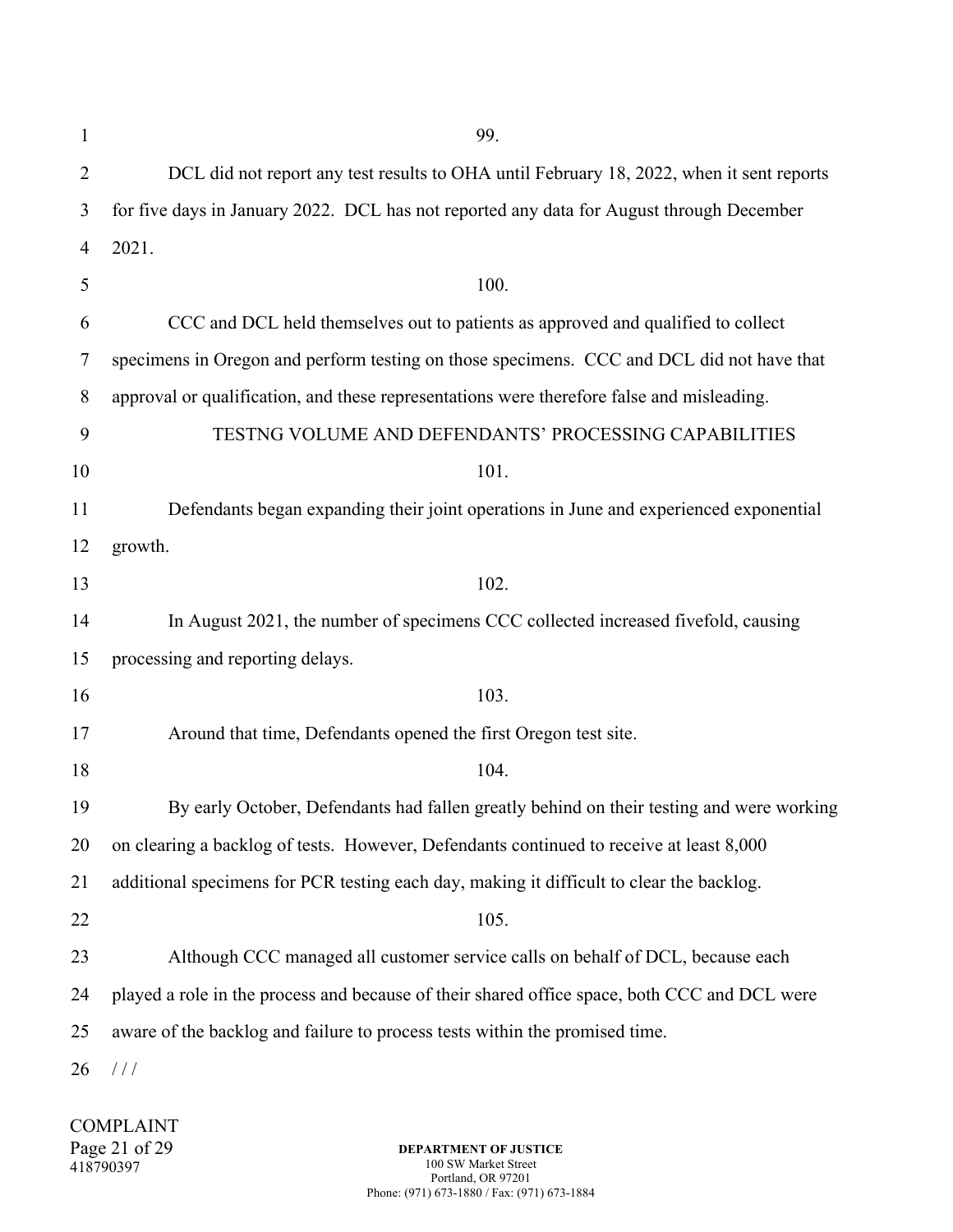1

2 3 4 5 6 7 8 9 10 11 12 13 14 15 16 17 18 19 20 21 22 23 24 25 26 106. In a WhatsApp message to site operators on October 28, 2021, a representative from CCC wrote "We know the three day timeline isn't being kept right now in some cases, please bear with us." Despite this knowledge, Defendants continued to advertise test results within 72 hours. 107. In response, several site operators expressed frustration with the delays, with one writing "Oh man this is not cool … Customer was told something else and now it's a different story …. They have a flight today at 3 …. This is going to be a mess to deal witu [sic] … [a lab tech] told me they would be released latest by 9 am today … I don't mind telling customers what's right instead of giving false information." 108. Nonetheless, Defendants chose to continue their expansion. In addition to opening more sites throughout the country, CCC opened two additional Oregon test sites in October 2021 and another two Oregon sites in November 2021. 109. The number of specimens shipped to Defendants continued to increase but Defendants' processing and testing capacity did not similarly grow. During an 11-day period in November 2021, CCC received 84,436 specimens, but Defendants were only able to process, test, and report 43,240 results, leaving over 40,000 specimens untested. 110. The highest number of PCR tests that DCL was able to complete in a single day between November 14, 2021, and November 30, 2021, was 5,640, although the received volume of specimens was considerably higher. On November 30, 2021, for example, DCL received 13,320 specimens for PCR testing and only completed testing on 1,880. Regardless, Defendants continued to advertise their testing and accept specimens from their test sites.

COMPLAINT Page 22 of 29 418790397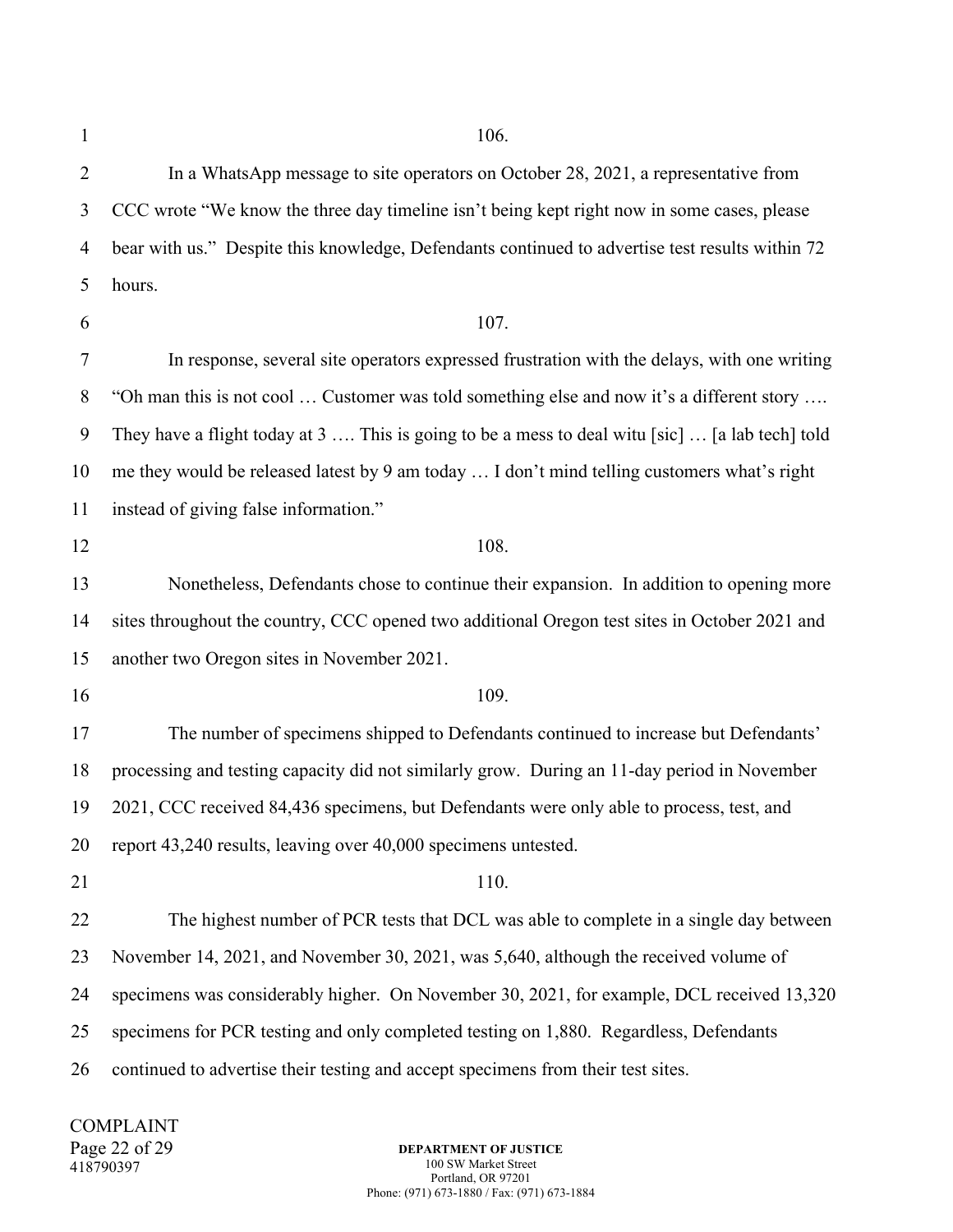| $\mathbf{1}$   | 111.                                                                                             |  |  |
|----------------|--------------------------------------------------------------------------------------------------|--|--|
| $\overline{2}$ | As Defendants fell further behind, the number of patients calling to check on the status of      |  |  |
| 3              | their test increased. When patients would call CCC headquarters or DCL to inquire about          |  |  |
| 4              | missing test results, they would be connected to a CCC employee, who would attempt to locate     |  |  |
| 5              | the patient's data in the DCL database. Frequently, however, the patient's specimen had not      |  |  |
| 6              | been processed, and thus there was no test result in the system.                                 |  |  |
| $\tau$         | 112.                                                                                             |  |  |
| 8              | The CCC employees handling customer service calls falsely told patients that the results         |  |  |
| 9              | would be available in 24 hours, even when the employee had no idea when the laboratory would     |  |  |
| 10             | process the test.                                                                                |  |  |
| 11             | 113.                                                                                             |  |  |
| 12             | CCC responded to some patients with an email template that falsely blamed delays on              |  |  |
| 13             | "technical problems" with new machines that "haven't been functioning correctly since we         |  |  |
| 14             | received them."                                                                                  |  |  |
| 15             | 114.                                                                                             |  |  |
| 16             | CCC falsely told some patients that test results were inconclusive, even when the                |  |  |
| 17             | patient's specimen had not been processed or tested. CCC would also instruct the patient to take |  |  |
| 18             | another test.                                                                                    |  |  |
| 19             | 115.                                                                                             |  |  |
| 20             | Eventually, Defendants purportedly sought to reduce the number of PCR specimens                  |  |  |
| 21             | obtained. On December 4, 2021, in a WhatsApp message between an Oregon site operator and         |  |  |
| 22             | Siyaj, Siyaj advised: "Major Update!!! Good News!!! *RAPIDS ONLY* unless patient                 |  |  |
| 23             | specifically wants a PCR."                                                                       |  |  |
| 24             | 116.                                                                                             |  |  |
| 25             | In a December 16, 2021, WhatsApp message to an Oregon site operator, Syed wrote that             |  |  |
| 26             | the company would "fall apart" if it continued collecting PCR tests from all patients. Syed      |  |  |
|                |                                                                                                  |  |  |

COMPLAINT Page 23 of 29 418790397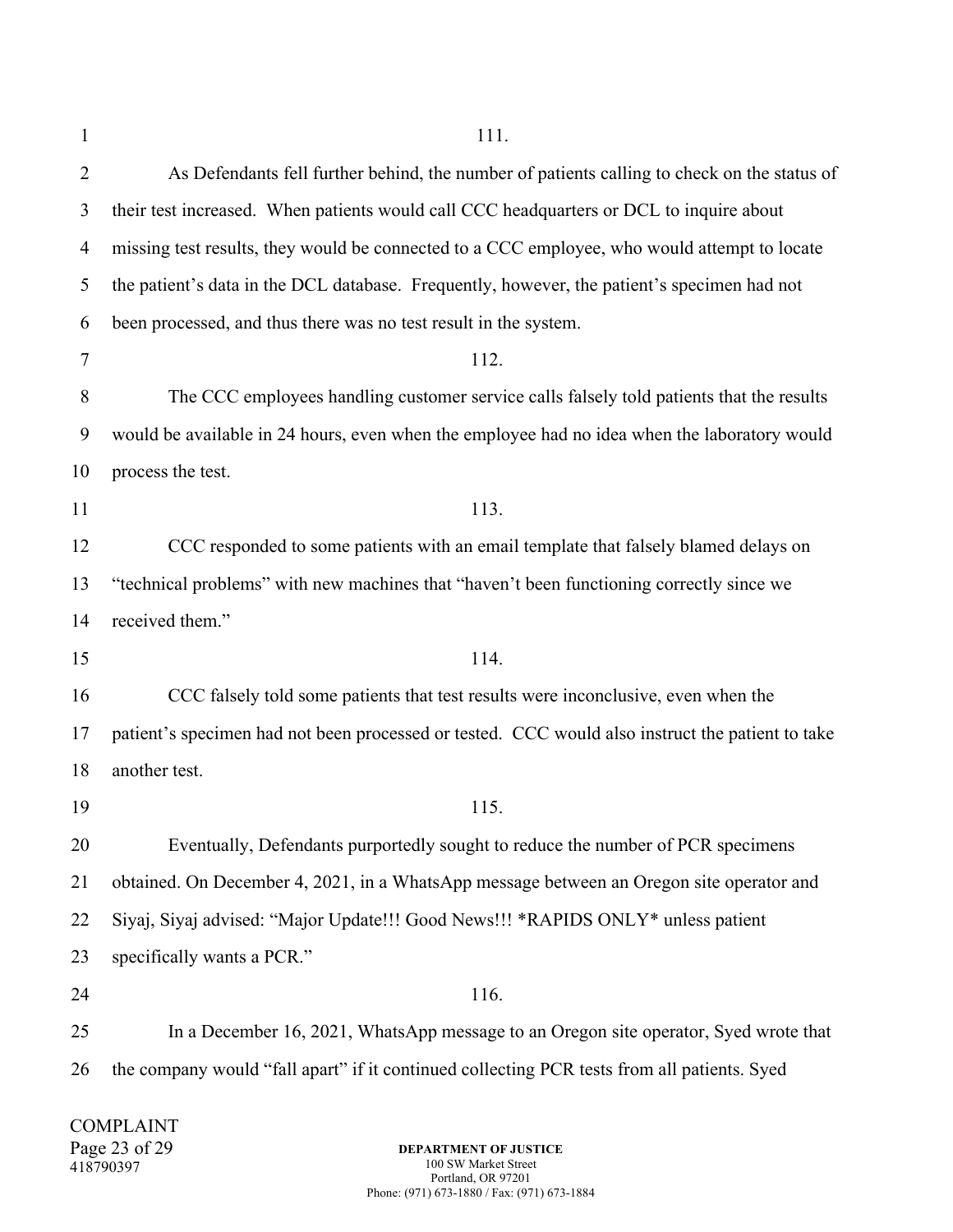| 1              | further wrote that the decision to limit PCR testing would "turn the reviews and everything        |  |
|----------------|----------------------------------------------------------------------------------------------------|--|
| $\overline{2}$ | around," explaining that "my idea was even though i'll make 80% less but i'l [sic] be able to      |  |
| 3              | grow much faster and have happy pokemons and happy customers."                                     |  |
| $\overline{4}$ | 117.                                                                                               |  |
| 5              | On information and belief, in December, CCC did not hire sufficient additional staff to            |  |
| 6              | allow it to process all the PCR specimens received, and DCL did not hire additional lab staff or   |  |
| 7              | obtain additional equipment to allow it to run more tests.                                         |  |
| 8              | 118.                                                                                               |  |
| 9              | Notwithstanding the fact that nothing had changed operationally, on December 21, 2021,             |  |
| 10             | in response to a patient claiming they had been waiting 2 weeks for their PCR results, Syed        |  |
| 11             | stated in a TikTok post that Defendants "test 40k ppl a day" and implored the patient to "give us  |  |
| 12             | another shot" because Defendants were "ready for the surge now."                                   |  |
| 13             | 119.                                                                                               |  |
| 14             | On information and belief, Defendants were never capable of processing, testing, and               |  |
| 15             | reporting results of 40,000 PCR specimens per day.                                                 |  |
| 16             | 120.                                                                                               |  |
| 17             | This was apparent in an internal communication CCC sent two days later, telling its site           |  |
| 18             | operators that "PCRs should only be given to a very small subset of patients that specifically     |  |
| 19             | request it. Even if they request it, we should ask them to do just a Rapid instead! Please talk to |  |
| 20             | your employees, send them a message, let them know they need to limit PCRS!"                       |  |
| 21             | 121.                                                                                               |  |
| 22             | Three days later, on December 26, 2021, CCC changed its website to state: "Your [PCR]              |  |
| 23             | results will be emailed within 48 hours."                                                          |  |
| 24             | 111                                                                                                |  |
| 25             | //                                                                                                 |  |
| 26             | 111                                                                                                |  |
|                | <b>COMPLAINT</b><br>Page 24 of 29<br><b>DEPARTMENT OF JUSTICE</b>                                  |  |
|                | 418790397<br>100 SW Market Street<br>$41.4$ OD 07201                                               |  |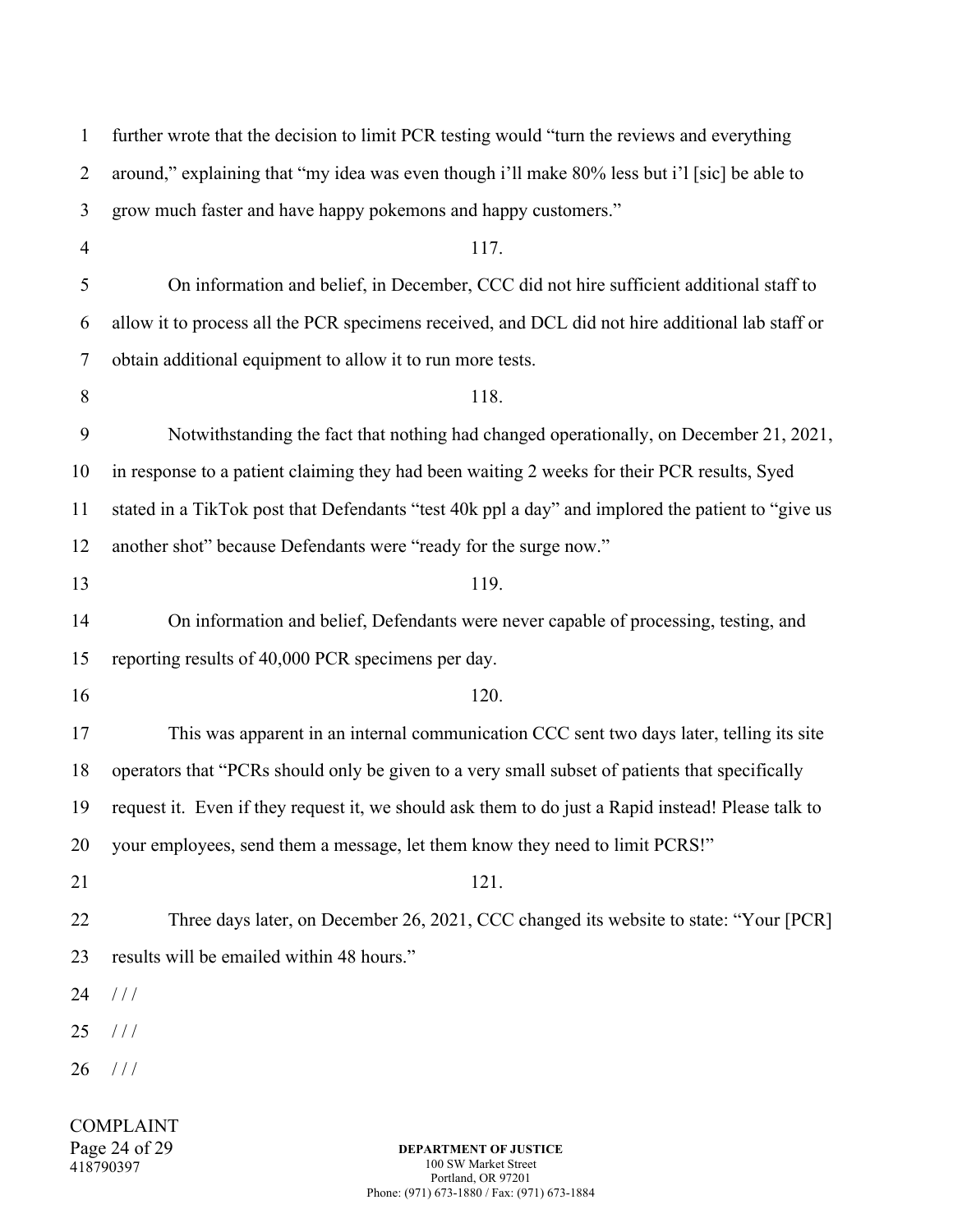COMPLAINT Page 25 of 29 418790397 **DEPARTMENT OF JUSTICE** 1 2 3 4 5 6 7 8 9 10 11 12 13 14 15 16 17 18 19 20 21 22 23 24 25 26 122. On December 29, 2021, Syed told NBC 5 Chicago that Defendants seen a "dramatic increase in testing," with PCR testing numbers jumping from 8,000 per day to 85,000 per day in a month. 123. On information and belief, Defendants were never capable of processing, testing, and reporting results of 85,000 PCR specimens per day within a 48-to-72-hour time frame. Syed admitted this, stating in the NBC 5 Chicago interview that "I know that PCR turnaround times for labs that are actually in better hands, doing well, are five days six days turnaround times," implying that Defendants' turnaround times were longer. 124. At the same time, Defendants continued to plot their expansion with a 6th Oregon site advertised as "coming soon." CESSATION OF OPERATIONS 125. On or about January 10, 2022, CCC sent an email to their site operators acknowledging that their laboratories "have not had the capacity to conduct PCR testing" and informing site operators they would pause "all PCR collections." 126. On or about January 13, 2022, CCC announced in a press release it would "pause further collection of patient specimens effective Friday January 14, 2022, with plans to reopen Saturday, January 22, 2022." In that release Siyaj acknowledged CCC and DCL "haven't been able to meet all our commitments"  $/ / /$  $/$  /  $/$  $/$  /  $/$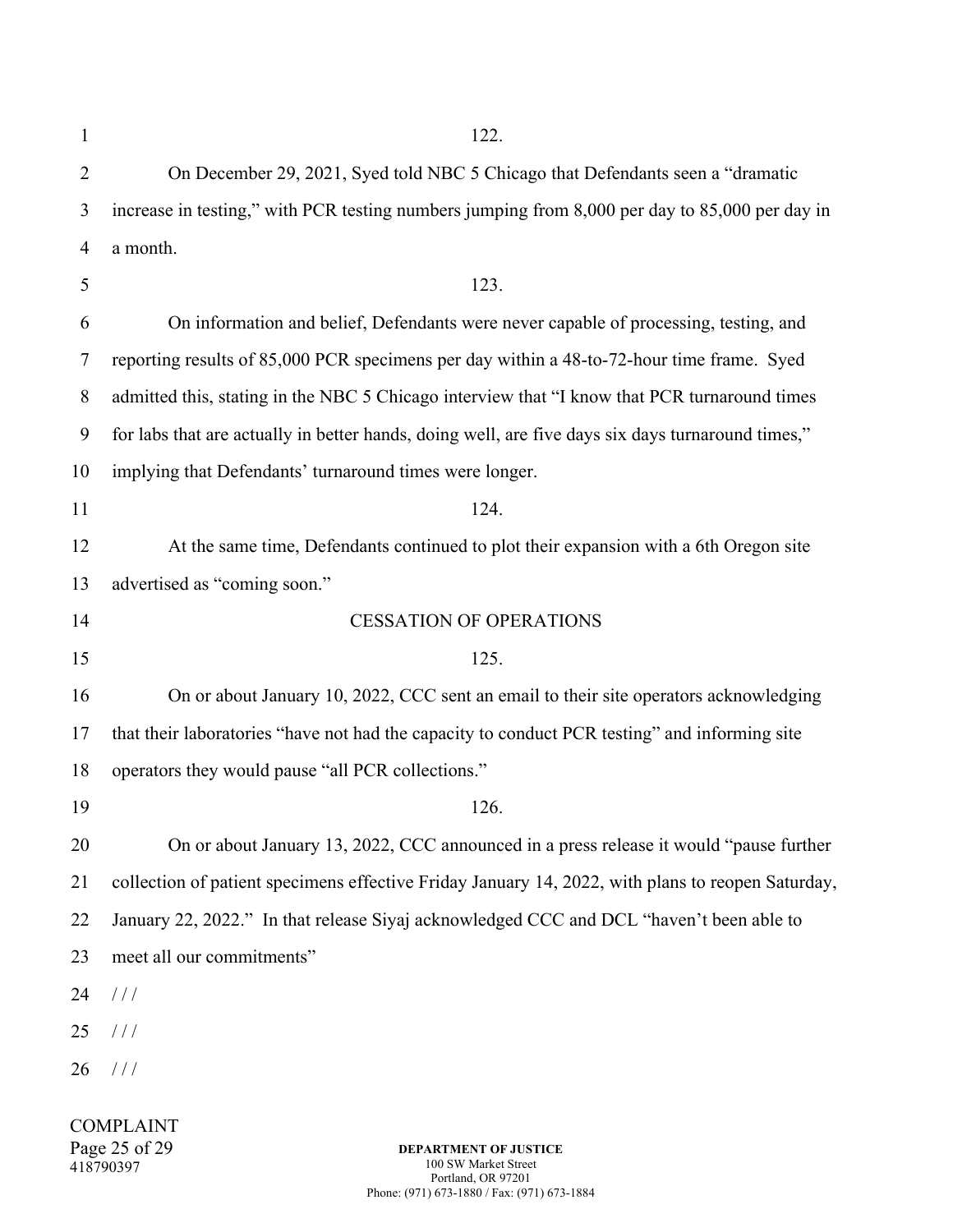| $\mathbf{1}$   | 127.                                                                                              |  |  |
|----------------|---------------------------------------------------------------------------------------------------|--|--|
| $\overline{2}$ | On January 20, 2022, CCC announced it was "extending its pause on operations"                     |  |  |
| 3              | following investigations by the Oregon Department of Justice, the FBI, Illinois public health     |  |  |
| 4              | authorities, and other state regulators.                                                          |  |  |
| 5              |                                                                                                   |  |  |
| 6              | <b>CLAIM FOR RELIEF</b>                                                                           |  |  |
| 7              | (UNLAWFUL TRADE PRACTICES ACT)                                                                    |  |  |
| 8              | 128.                                                                                              |  |  |
| 9              | All of Defendants' violations of the UTPA set forth herein were willful because                   |  |  |
| 10             | Defendants knew or should have known that their conduct violated the UTPA.                        |  |  |
| 11             | (Count $1 -$ Violation of ORS 646.608(1)(e))                                                      |  |  |
| 12             | 129.                                                                                              |  |  |
| 13             | The State re-alleges and incorporates each and every allegation contained in the                  |  |  |
| 14             | preceding paragraphs as though set forth herein.                                                  |  |  |
| 15             | 130.                                                                                              |  |  |
| 16             | Defendants, acting in the course of their businesses, vocations, or occupations, made false       |  |  |
| 17             | or misleading representations that their COVID-19 testing was reliable and accurate, and by       |  |  |
| 18             | implied representations that PCR and rapid antigen tests would be collected, stored, transported, |  |  |
| 19             | and processed according to manufacturer instructions and Emergency Use Authorization to           |  |  |
| 20             | ensure reliable results.                                                                          |  |  |
| 21             | 131.                                                                                              |  |  |
| 22             | At all material times, Defendants, acting in the course of their businesses, vocations, or        |  |  |
| 23             | occupations, falsely represented that they were qualified and authorized to conduct COVID-19      |  |  |
| 24             | testing.                                                                                          |  |  |
| 25             | 111                                                                                               |  |  |
| 26             | 111                                                                                               |  |  |
|                | <b>COMPLAINT</b>                                                                                  |  |  |

Page 26 of 29 418790397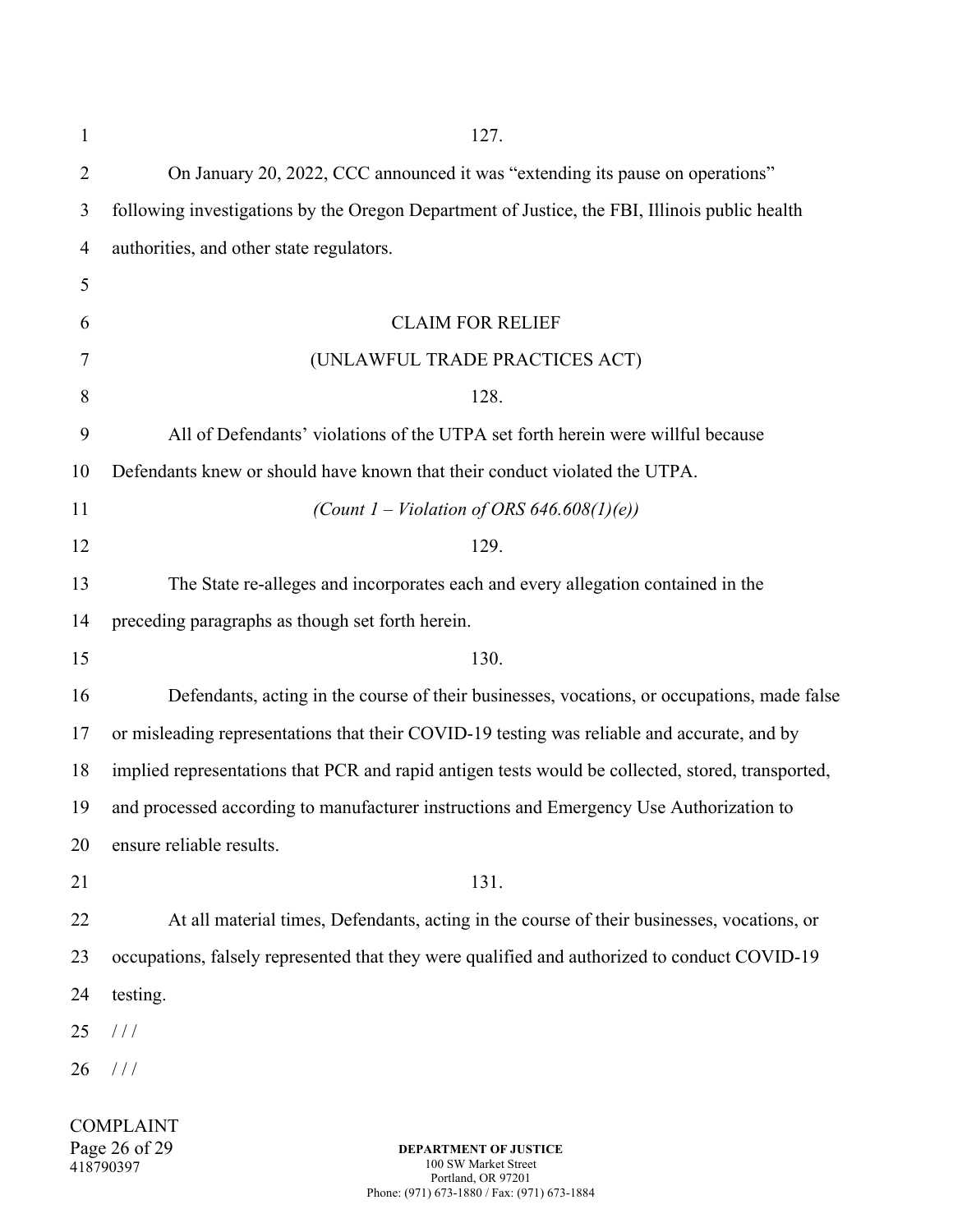| 1  | 132.                                                                                            |  |  |
|----|-------------------------------------------------------------------------------------------------|--|--|
| 2  | At all material times, Defendants, acting in the course of their businesses, vocations, or      |  |  |
| 3  | occupations, represented that PCR test results would be provided within 24 to 72 hours when     |  |  |
| 4  | Defendants knew or should have known that Defendants could not provide test results in that     |  |  |
| 5  | time and regularly failed to provide test results in that time.                                 |  |  |
| 6  | 133.                                                                                            |  |  |
| 7  | Defendants, acting in the course of their businesses, vocations, or occupations, made false     |  |  |
| 8  | or misleading representations that PCR and rapid antigen test results were negative or          |  |  |
| 9  | inconclusive when they were not.                                                                |  |  |
| 10 | 134.                                                                                            |  |  |
| 11 | Given the need for quick and accurate testing, Defendants' representations regarding            |  |  |
| 12 | accuracy and timing of their COVID-19 tests were material to patients' decision to seek testing |  |  |
| 13 | from Defendants.                                                                                |  |  |
| 14 | (Count 2 – Violation ORS 646.608(1)(q))                                                         |  |  |
| 15 | 135.                                                                                            |  |  |
| 16 | The State re-alleges and incorporates each and every allegation contained in the                |  |  |
| 17 | preceding paragraphs as though set forth herein.                                                |  |  |
| 18 | 136.                                                                                            |  |  |
| 19 | Defendants, acting in the course of their businesses, vocations, or occupations advertised      |  |  |
| 20 | that PCR test results would be provided within 24-72 hours, when Defendants had no intent to    |  |  |
| 21 | return test results to patients within that time frame.                                         |  |  |
| 22 | (Count 3 – Violation of ORS 646.608(1)(t))                                                      |  |  |
| 23 | 137.                                                                                            |  |  |
| 24 | The State re-alleges and incorporates each and every allegation contained in the                |  |  |
| 25 | preceding paragraphs as though set forth herein.                                                |  |  |
| 26 | 111                                                                                             |  |  |

COMPLAINT Page 27 of 29 418790397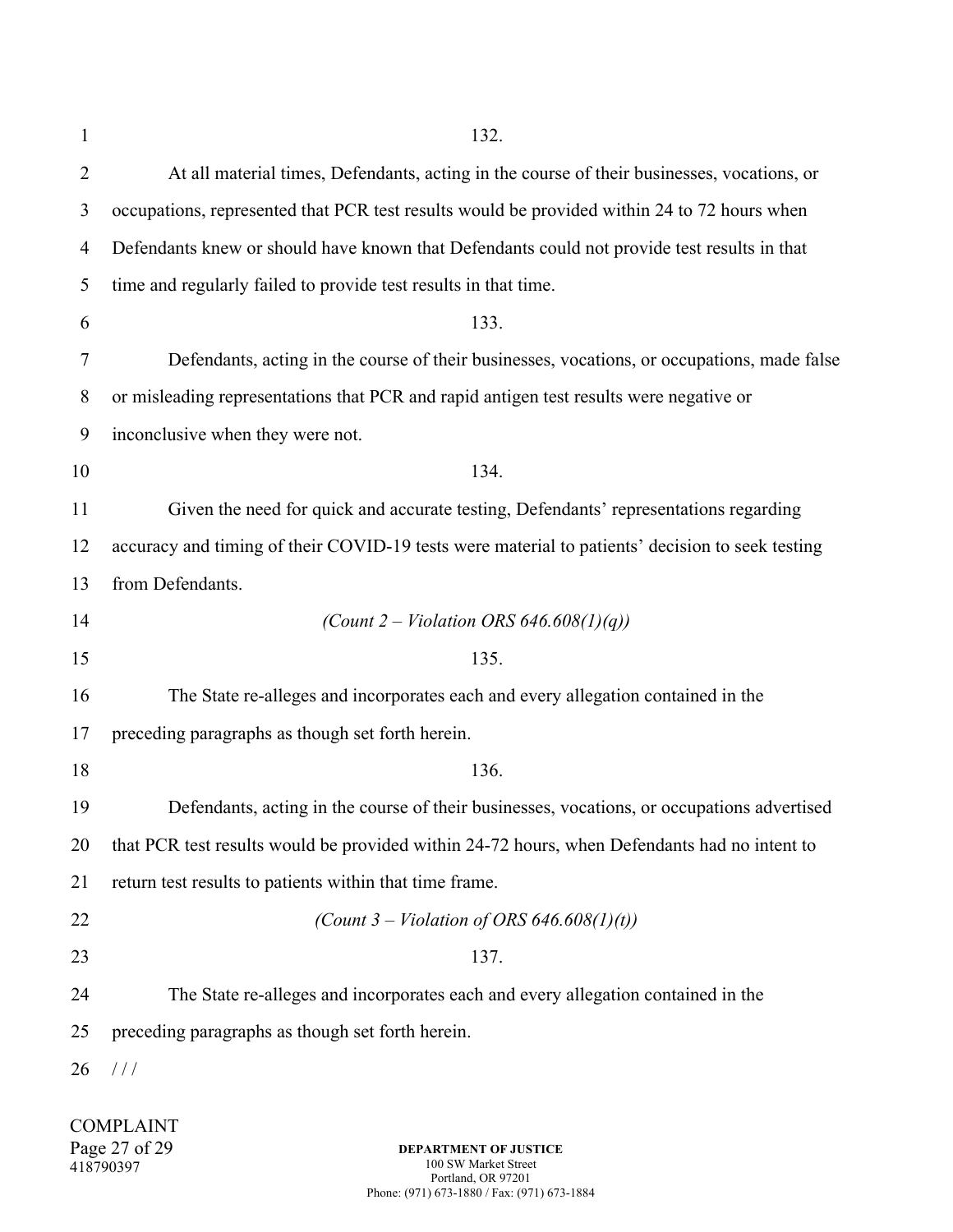| Defendants, acting in the course of their businesses, vocations, or occupations, failed to<br>disclose concurrent with tender or delivery of the testing known material defects and material<br>nonconformities caused by improper collection, transport, storage, and processing of specimens.<br>(Count 4 – Violation of ORS 646.608(1)(i))<br>139. |  |  |
|-------------------------------------------------------------------------------------------------------------------------------------------------------------------------------------------------------------------------------------------------------------------------------------------------------------------------------------------------------|--|--|
|                                                                                                                                                                                                                                                                                                                                                       |  |  |
|                                                                                                                                                                                                                                                                                                                                                       |  |  |
|                                                                                                                                                                                                                                                                                                                                                       |  |  |
|                                                                                                                                                                                                                                                                                                                                                       |  |  |
|                                                                                                                                                                                                                                                                                                                                                       |  |  |
| The State re-alleges and incorporates each and every allegation contained in the                                                                                                                                                                                                                                                                      |  |  |
| preceding paragraphs as though set forth herein.                                                                                                                                                                                                                                                                                                      |  |  |
| 140.                                                                                                                                                                                                                                                                                                                                                  |  |  |
| Defendants, acting in the course of their businesses, vocations, or occupations, advertised                                                                                                                                                                                                                                                           |  |  |
| that PCR test results would be provided within 24-72 hours with the intent not to provide the                                                                                                                                                                                                                                                         |  |  |
| services as advertised.                                                                                                                                                                                                                                                                                                                               |  |  |
| 141.                                                                                                                                                                                                                                                                                                                                                  |  |  |
| Defendants, acting in the course of their businesses, vocations, or occupations,                                                                                                                                                                                                                                                                      |  |  |
| represented that their COVID-19 testing was reliable and accurate, and by impliedly represented                                                                                                                                                                                                                                                       |  |  |
| that PCR and rapid antigen tests would be collected, stored, transported, and processed according                                                                                                                                                                                                                                                     |  |  |
| to manufacturer instructions and Emergency Use Authorization to ensure reliable results with the                                                                                                                                                                                                                                                      |  |  |
| intent not to provide the services as advertised.                                                                                                                                                                                                                                                                                                     |  |  |
| (Count $5 - Violation$ of ORS 646.607(1))                                                                                                                                                                                                                                                                                                             |  |  |
| 142.                                                                                                                                                                                                                                                                                                                                                  |  |  |
| The State re-alleges and incorporates each and every allegation contained in the                                                                                                                                                                                                                                                                      |  |  |
| preceding paragraphs as though set forth herein.                                                                                                                                                                                                                                                                                                      |  |  |
| 143.                                                                                                                                                                                                                                                                                                                                                  |  |  |
| Defendants, acting in the course of business, employed unconscionable tactics by                                                                                                                                                                                                                                                                      |  |  |
| knowingly permitting consumers to enter into transactions from which they did not derive a                                                                                                                                                                                                                                                            |  |  |
| material benefit.                                                                                                                                                                                                                                                                                                                                     |  |  |
|                                                                                                                                                                                                                                                                                                                                                       |  |  |

COMPLAINT Page 28 of 29 418790397